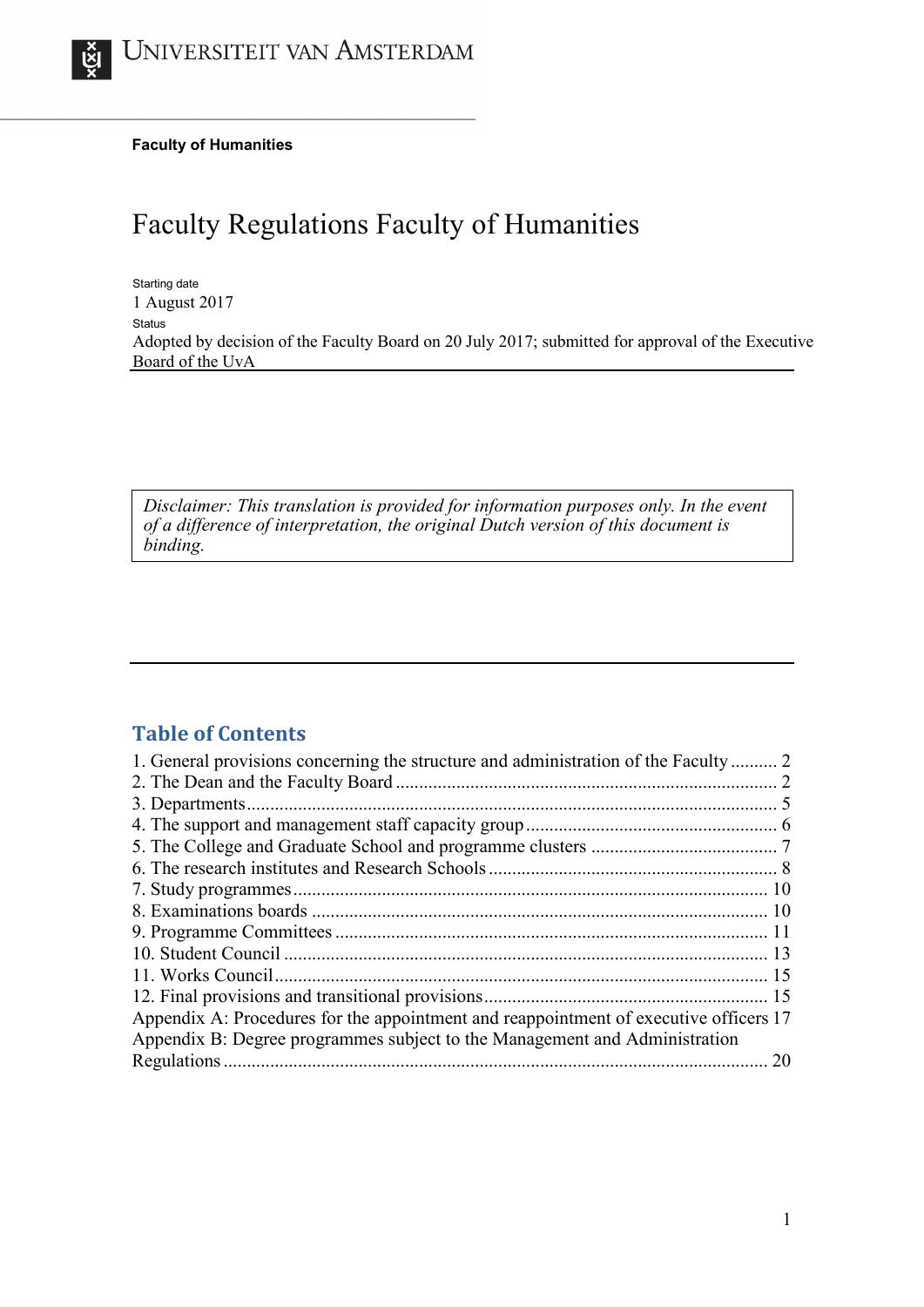# <span id="page-1-0"></span>**1. General provisions concerning the structure and administration of the Faculty**

# **Clause 1**

This document contains the Management and Administration Regulations for the Faculty of Humanities of the University of Amsterdam.

### **Clause 2**

- 1. The Faculty has the following bodies and officers:
	- a. The Dean;
	- b. The departments and their chairs;
	- c. The Graduate School of Humanities (GSH) and College of Humanities (CoH) and their directors;
	- d. The Faculty research institute (the Amsterdam Institute for Humanities Research (AIHR)) and its director (the Faculty Research Director);
	- e. The Director of Operational Management;
	- f. The student member of the Faculty Board;
	- g. The Faculty Board;
	- h. The support and management staff capacity group;
	- i. The programme directors;
	- j. The Research Schools and their directors (research directors);
	- k. The examinations boards (as referred to in Section 7.12 of the Higher Education and Research Act (WHW));
	- l. The examiners;
	- m. The Board for University Entrance Examinations;
	- n. The Student Council;
	- o. The Works Council;
	- p. Programme committees (as referred to in Section 9.18 of the WHW);
	- q. The Graduate Studies Committee;
	- r. The PhD Council;
	- s. The CoH Council;
	- t. The GSH Council;
	- u. The Research Council;
	- v. The Council of Department Chairs;
	- w. The Standing Committee for Professorial Appointments;
	- x. Programme teams;
	- y. Research groups.
- <span id="page-1-1"></span>2. The ILLC exists as a separate, interfaculty research institute.

# **2. The Dean and the Faculty Board**

- 1. The Dean is responsible for the general management of the Faculty. He or she is also responsible for the administration and organisation of the Faculty with regard to teaching and the pursuit of scholarship.
- 2. The Dean is appointed by the Executive Board. The Dean is eligible for immediate reappointment. The Dean may be suspended or dismissed by the Executive Board. The Dean has the status of 'professor'.
- 3. The Dean collaborates in the management of the University by engaging in consultation with the Executive Board with regard to preparing the Strategic Plan and the budget.
- 4. The Dean has the right to make proposals to the Doctorate Board with regard to the awarding of honorary doctorates.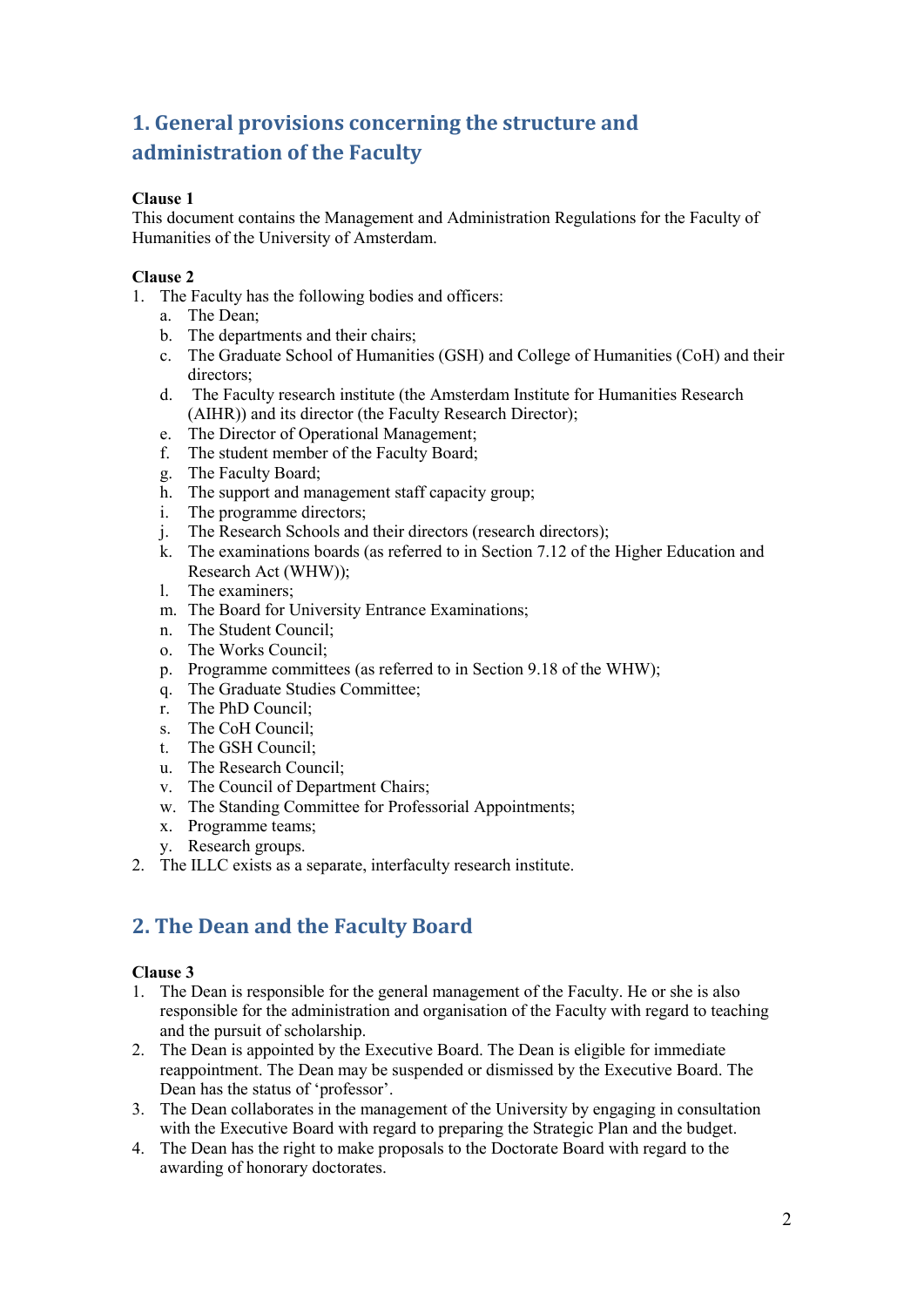- 5. The Dean ensures that there is a quality assurance system in place for teaching, research, administration and management.
- 6. The Dean promotes administrative openness and mutual consultation within the Faculty.
- 7. The Dean monitors for discrimination and promotes equal treatment of all individuals.

The Dean is supported in the performance of his or her duties by a Faculty Board consisting of the College and Graduate School Directors, the Faculty Research Director, the Director of Operational Management and a student member of the Faculty Board. The Dean makes decisions, if necessary after consulting the Works Council and Student Council as described in Clauses 44 and 45 of these Regulations, and receives advice about those decisions from the Faculty Board. In principle, decisions are made during meetings of the Faculty Board.

#### **Clause 5**

- 1. The Dean may appoint the College and Graduate School Directors or the Faculty Research Director as Vice-Deans to support the Dean in performing his or her duties.
- 2. The Dean may delegate the exercise of part of his or her powers on his or her behalf, with the exception of the right to propose the granting of honorary doctorates, to any person under the Dean's authority within the Faculty. The Executive Board must be notified immediately of any such decision by the Dean, and the decision must be announced to the Faculty.
- 3. The Dean is entitled to amend or revoke the delegated power at any time or, without revoking the delegation, to exercise the power him or herself or assign it to someone else. Except in emergency situations, as assessed by the Dean, decisions of the type referred to in the first sentence of this sub-clause may be made only after consulting the person to whom the power has been delegated.

### **Clause 6**

The Dean is charged by the Executive Board with exercising, on behalf of the Board, the powers of the Board relating to operations within the Faculty. The Executive Board determines whether and on what conditions the Dean may delegate his or her powers to any person under the Dean's authority.

#### **Clause 7**

- 1. The Dean, as well as any persons delegated to exercise the Dean's powers, will provide the Executive Board with all requested information. They will also provide any requested operational information to any persons designated by the Executive Board.
- 2. The Dean is accountable to the Executive Board for the exercise of his or her powers, personally or on his or her behalf.

#### **Clause 8**

The Dean ensures that collaboration between the departments and institutes of the Faculty is coherent and focused on:

- a. The implementation of the Teaching and Examination Regulations, the implementation of the research programme, and other activities relating to teaching and research;
- b. The effective use of the funds made available to them;
- c. Sustainable development of personnel organisation, of the academic disciplines within the Faculty and of knowledge within those disciplines.

#### **Clause 9**

1. The Dean monitors the way in which members of the departments contribute to the work of the institutes. To that end, the Dean may give guidelines and instructions with regard to the consultation referred to in the second sub-clause.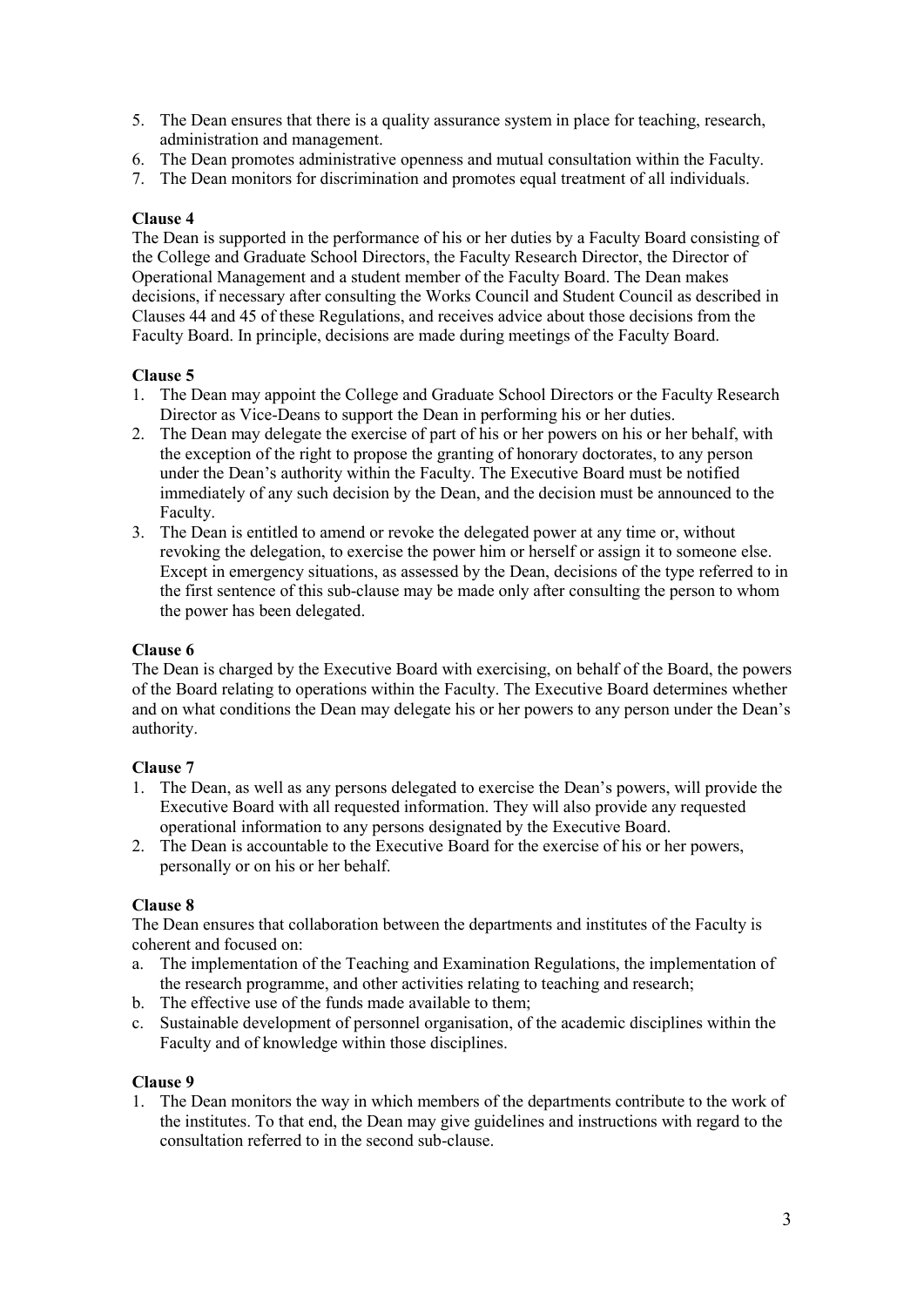- 2. The programme directors, research directors and department chair determine, after consulting each other, which members of staff from the department will participate in the work of the College, the Graduate School or the research institute.
- 3. Before the consultation referred to in the second sub-clause takes place:
	- a. The department chair speaks to the members of the department who may be eligible to perform the work in question;
	- b. The programme director speaks to the members of the programme teams who may be eligible to perform the work in question;
	- c. The Research Director speaks to the members of the research groups who may be eligible to perform the work in question.
- 4. In the absence of agreement, the Dean of the Faculty will make the final decision after speaking to the staff member in question, the department chair and the programme director or research director, and after taking advice from the College or Graduate School Director or the Faculty Research Director.
- 5. The Executive Board may decide that people who have been hired by the Faculty to work in a particular subject area, but who are not employed by the University, are part of the department.

The Dean has the power to set up temporary advisory committees to provide him or her with advice. The Dean appoints and dismisses members, organises the work of the committees, and is responsible for announcing the creation, membership and mission of the committees.

#### **Clause 11**

- 1. The Dean has set up the Standing Committee for Professorial Appointments, which is chaired by the Dean; membership of this committee comprises the department chairs, the College and Graduate School Directors, the Faculty Research Director, the ILLC Research Director and one or more research directors.
- 2. At a minimum, the Standing Committee for Professorial Appointments advises the Dean on:
	- a. Profiles of ordinary and special chairs;
	- b. Proposals for professorial appointments;
	- c. Setting up special chairs;
	- d. The policy concerning chairs.

# **Clause 12**

- 1. For the purpose of the coordination and harmonisation of Faculty policy and preparation for decision-making, the Dean has set up a general meeting, which is chaired by the Dean; at a minimum, this meeting is attended by the department chairs, the College and Graduate School Directors, the Faculty Research Director, the programme directors and the research directors of the Research Schools. The Works Council and the Student Council are sent a copy of the agenda and meeting documents for the general meeting; each council may send up to two members to represent them at the meeting.
- 2. The general meeting will convene at least twice a year.

#### **Clause 13**

- 1. The Dean appoints a student member of the Faculty Board in accordance with the procedure described in Appendix A, which forms part of these Regulations.
- 2. As well as being a member of the Faculty Board, this student is also a member of the CoH Council and the GSH Council.

#### **Clause 14**

1. Each year, the Dean sets the Teaching and Examination Regulations for each degree programme. To that end, and in accordance with the Act, the Dean seeks advice or approval from the Programme Committee, the Works Council and the Student Council. The Dean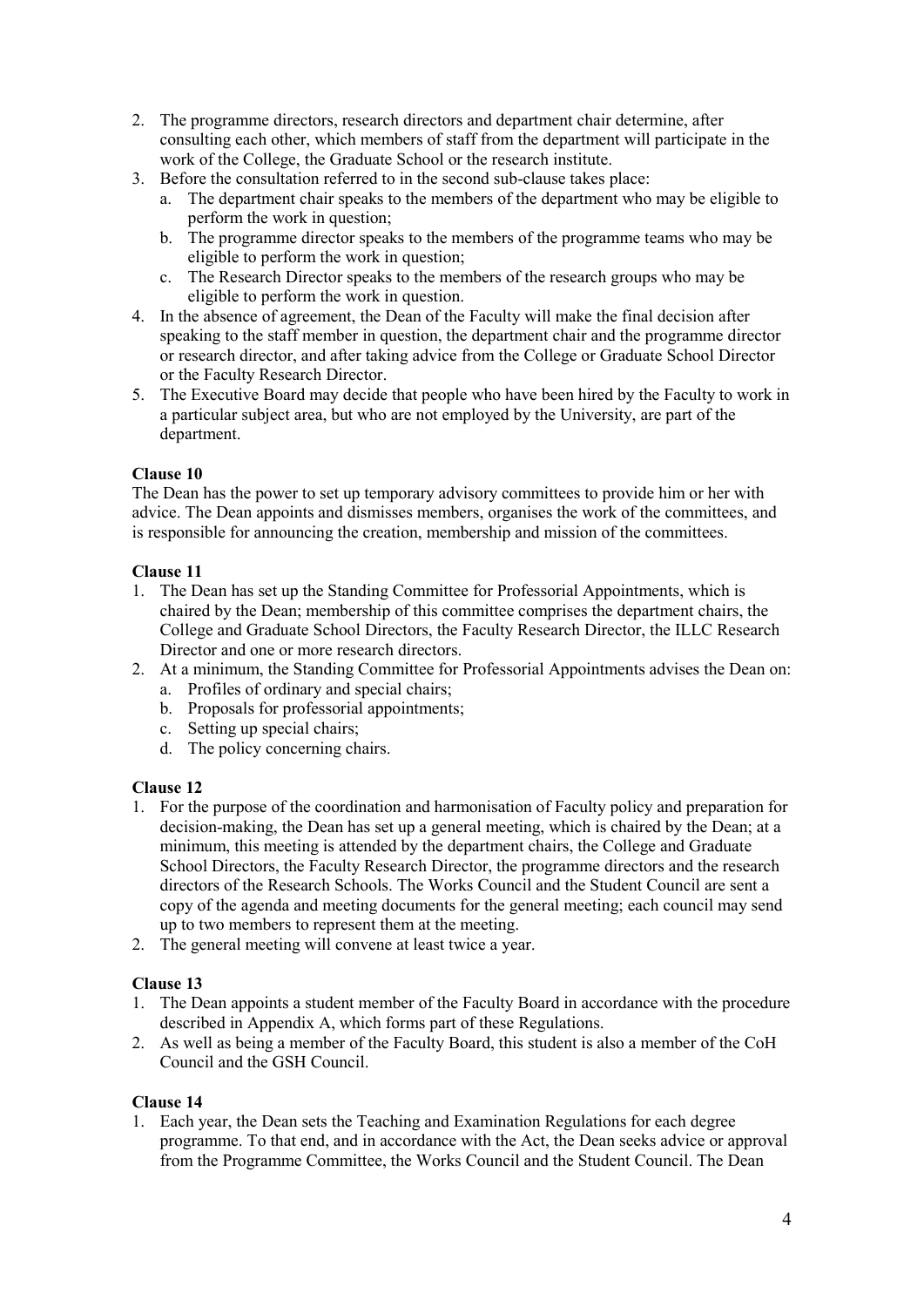also seeks advice from the Examinations Board, the College or Graduate School Director and the CoH or GSH Council as applicable.

- 2. The Dean regularly reviews the Teaching and Examination Regulations. The Dean incorporates into his or her review the annual review by the Programme Committee of the implementation of the Teaching and Examination Regulations referred to in Section 9.18(1)(b) of the Act.
- 3. The Dean sets additional rules concerning the manner in which exemptions are obtained from the requirement relating to the diploma that gives access to the programme or examinations, or the set of courses or subjects associated with that diploma.
- 4. The Dean informs the Executive Board of his or her intention to draft joint regulations relating to one or more degree programmes in conjunction with one or more deans from other faculties.

# **Clause 15**

- 1. The Dean sets the annual research programme for the Faculty research institute. In doing so, he or she seeks advice from the Faculty Research Director and the Research Council.
- <span id="page-4-0"></span>2. The Dean makes regular reports on this process to the Executive Board.

# **3. Departments**

# **Clause 16**

- 1. The academic staff of the Faculty are organised into departments.
- 2. The members of each department collaborate on the work of the College, the Graduate School and the research institutes.
- 3. The Faculty comprises the following departments:
	- a. Philosophy
	- b. Dutch Studies
	- c. Media Studies
	- d. Arts and Culture
	- e. History, European Studies and Religious Studies
	- f. Amsterdam Centre for Ancient Studies and Archaeology
	- g. Modern Foreign Languages and Cultures
	- h. Literary Studies and Linguistics

- 1. The head of each department is the department chair, who is one of the professors in the department.
- 2. Department chairs are appointed and may be suspended or dismissed by the Dean in accordance with the procedure described in Appendix A, which forms part of these Regulations.
- 3. Department chairs are appointed for a maximum term of three years. They are eligible for immediate reappointment.
- 4. Department chairs are charged by the Dean with:
	- a. Monitoring how the department is contributing to the development of the academic disciplines for which the department was set up;
	- b. Monitoring the recruitment, development and qualifications of the members of the department where he/she has been given such a mandate, conducting the regular review of staff performance and, if and insofar as he or she has been asked to do so, monitoring other operational staffing matters. Where department chairs have not been given a mandate, they must consult the Dean regarding recruitment.
- 5. Department chairs may delegate their responsibilities under sub-clause 4(b) of this clause to a supervisor, namely one of the professors or associate professors (senior university lecturers) in the department. The supervisor to whom the responsibilities under sub-clause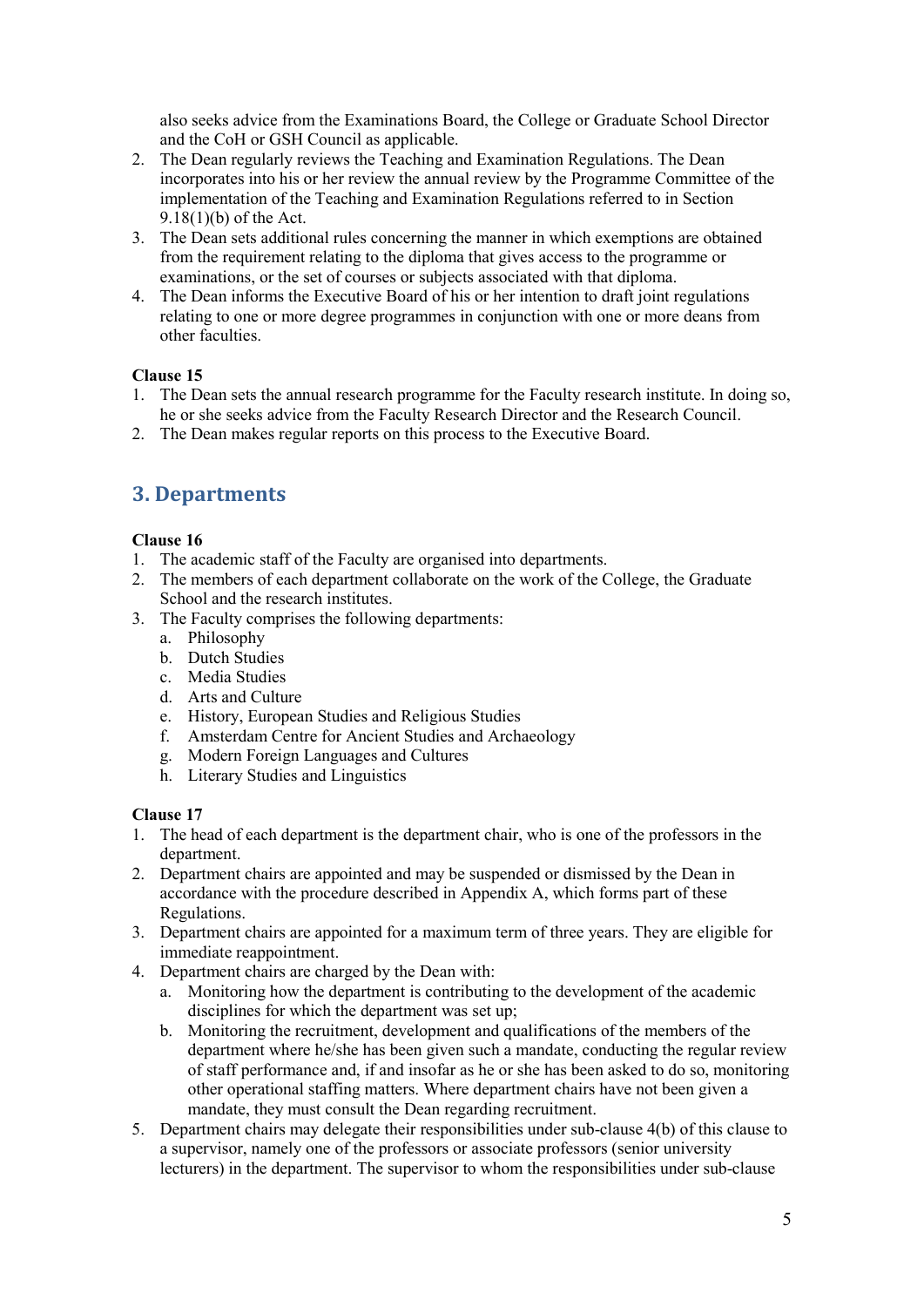4(b) of this clause are delegated is accountable to the department chair for his or her performance of those responsibilities.

- 6. The Dean may make a department chair responsible for monitoring teaching and research performance, if and insofar as this task is not performed within an institute.
- 7. Department chairs report to the Dean. They must provide the Dean with the requested information regarding the department.
- 8. Department chairs promote openness, transparency and mutual consultation within their department and ensure that information is provided to the members of the department.
- 9. At least twice a year, department chairs organise a department meeting to which all members of the department are invited; the Works Council is consulted about the agenda. The Works Council is sent a copy of the agenda and meeting documents for department meetings and may send up to two members, who are not members of the department in question, to represent it at meetings and explain the Works Council agenda items.

# **Clause 18**

- 1. Department chairs collaborate in the management of the Faculty, including by engaging in consultation with the Dean with regard to preparing and implementing plans concerning development of the Faculty's academic disciplines.
- 2. As part of the consultation referred to in the first sub-clause, the Dean chairs a Council of Department Chairs; at a minimum, its members include all department chairs.
- 3. The Council of Department Chairs meets at least three times per year.
- 4. At a minimum, the Council of Department Chairs discusses:
	- a. The staffing policy, including staff development and qualifications;
	- b. Preparation for changes to the academic organisational structure;
	- c. The preparation of the Faculty's budget.

# <span id="page-5-0"></span>**4. The support and management staff capacity group**

#### **Clause 19**

- 1. The Faculty has a support and management staff capacity group. All staff employed by the Faculty who work for a department, institute or other part of the Faculty, but are not members of a department, belong to the support and management staff capacity group.
- 2. This capacity group performs tasks related to management, operations, dispensing education and academic practice.

#### **Clause 20**

- 1. The Director of Operational Management is the head of the support and management staff capacity group.
- 2. The Director of Operational Management is appointed by the Dean, with the approval of the Executive Board.
- 3. On behalf of the Dean, the Director of Operational Management has the authority to exercise a staffing mandate with regard to the members of the capacity group (the powers referred to in clause  $3(1)$  and under (b), (c) and (d) of the Standard Operational Management Mandate).The Director of Operational Management reports to the Dean and must provide the Dean with any requested information regarding the capacity group.
- 4. The Director of Operational Management promotes administrative openness, transparency and mutual consultation within the capacity group and ensures that information is provided to the members of the capacity group.

#### **Clause 21**

1. The Director of Operational Management works with the directors of Faculty institutes, department chairs, and anyone responsible for running another part of the Faculty, as applicable, to determine which staff members will perform support tasks for the institute,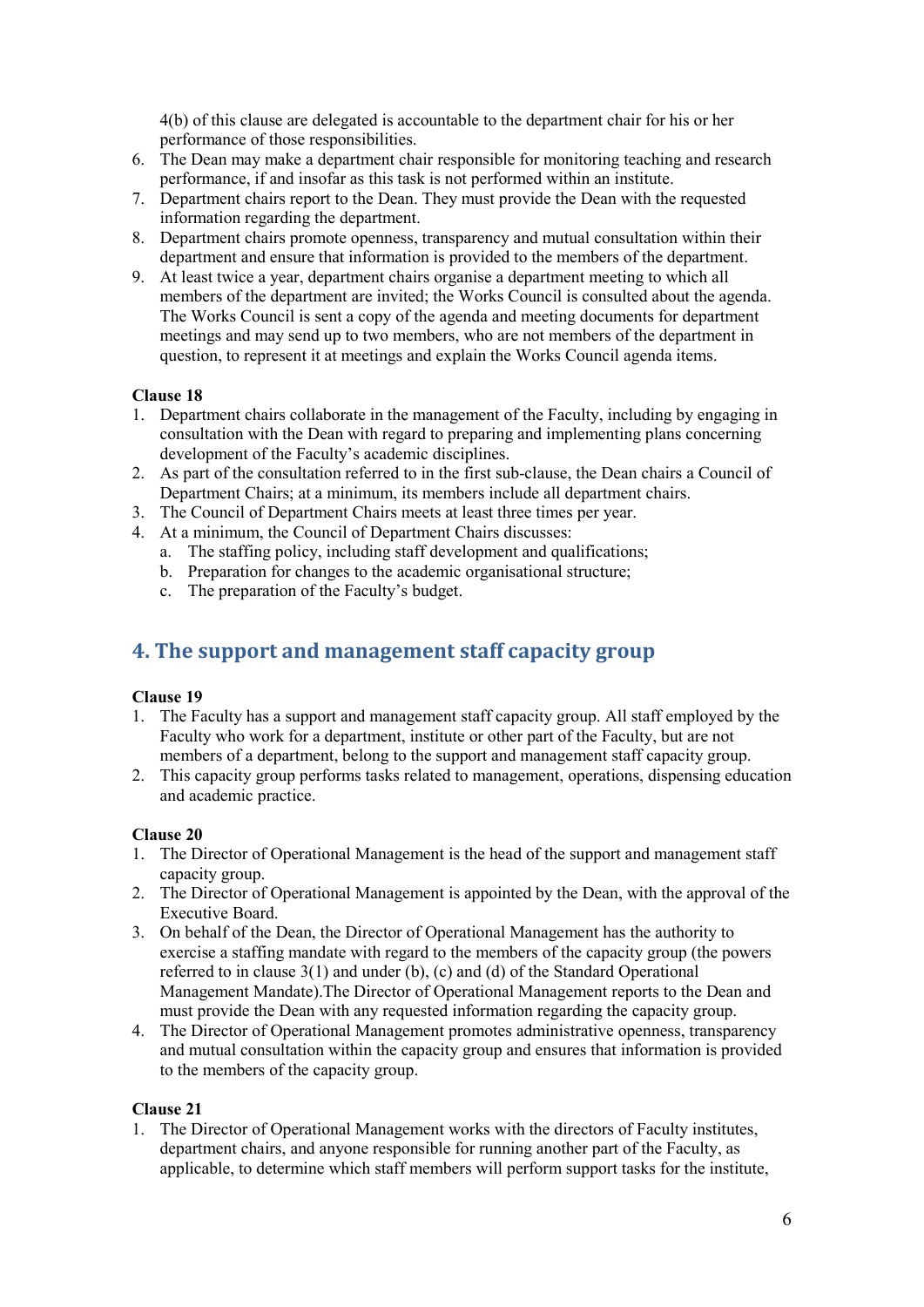department or other part of the Faculty in question. The Dean may give further guidelines to assist in this process. If the parties cannot agree the Dean will make the decision, after consulting the Director of Operational Management, the director of the Faculty institute, the department chair, or the person responsible for running another part of the Faculty.

2. The director of the Faculty institute, the department chair, or the person responsible for running another part of the Faculty, will provide information to the Director of Operational Management about the performance of any staff member referred to in the first sub-clause.

# <span id="page-6-0"></span>**5. The College and Graduate School and programme clusters**

# **Clause 22**

The Faculty includes the following educational institutes:

- a. The Graduate School of Humanities
- b. The College of Humanities

# **Clause 23**

- 1. The GSH and CoH are both run by directors, known as the Graduate School Director and College Director respectively.
- 2. The College and Graduate School Directors are appointed and may be suspended or dismissed by the Dean in accordance with the procedure described in Appendix A, which forms part of these Regulations.
- 3. College and Graduate School Directors are appointed for a maximum term of four years. They are eligible for immediate reappointment.
- 4. Without prejudice to the powers of the examinations boards, the Dean has charged the College and Graduate School Directors with:
	- a. Responsibility for the Bachelor's and Master's programmes in the Faculty and for the teaching provided within the Faculty;
	- b. Monitoring the implementation of the Teaching and Examination Regulations for the degree programmes for which the institute is responsible.
- 5. The Dean has also charged the Graduate School Director with responsibility for the programme-specific component of doctoral programmes and monitoring their implementation.
- 6. The Dean may authorise the College or Graduate School to deliver teaching that does not form part of a Faculty study programme, or organise activities in a social service context, although teaching as part of the normal study programmes always takes priority.
- 7. The College and Graduate School Directors report to the Dean and must provide the Dean with all requested information.
- 8. The College and Graduate School Directors also provide the Executive Board with any information it might request, and bring these requests to the attention of the Dean.

# **Clause 24**

Programme clusters are set up within the College and Graduate School, consisting of study programmes delivered by one or more programme teams.

- 1. Each programme cluster is headed by a programme director.
- 2. Programme directors are appointed and may be suspended or dismissed by the Dean in accordance with the procedure described in Appendix A, which forms part of these Regulations.
- 3. Programme directors are appointed for terms of no more than three years. They are eligible for immediate reappointment.
- 4. Programme directors are responsible for organising and coordinating the teaching in the degree programme and are therefore charged with: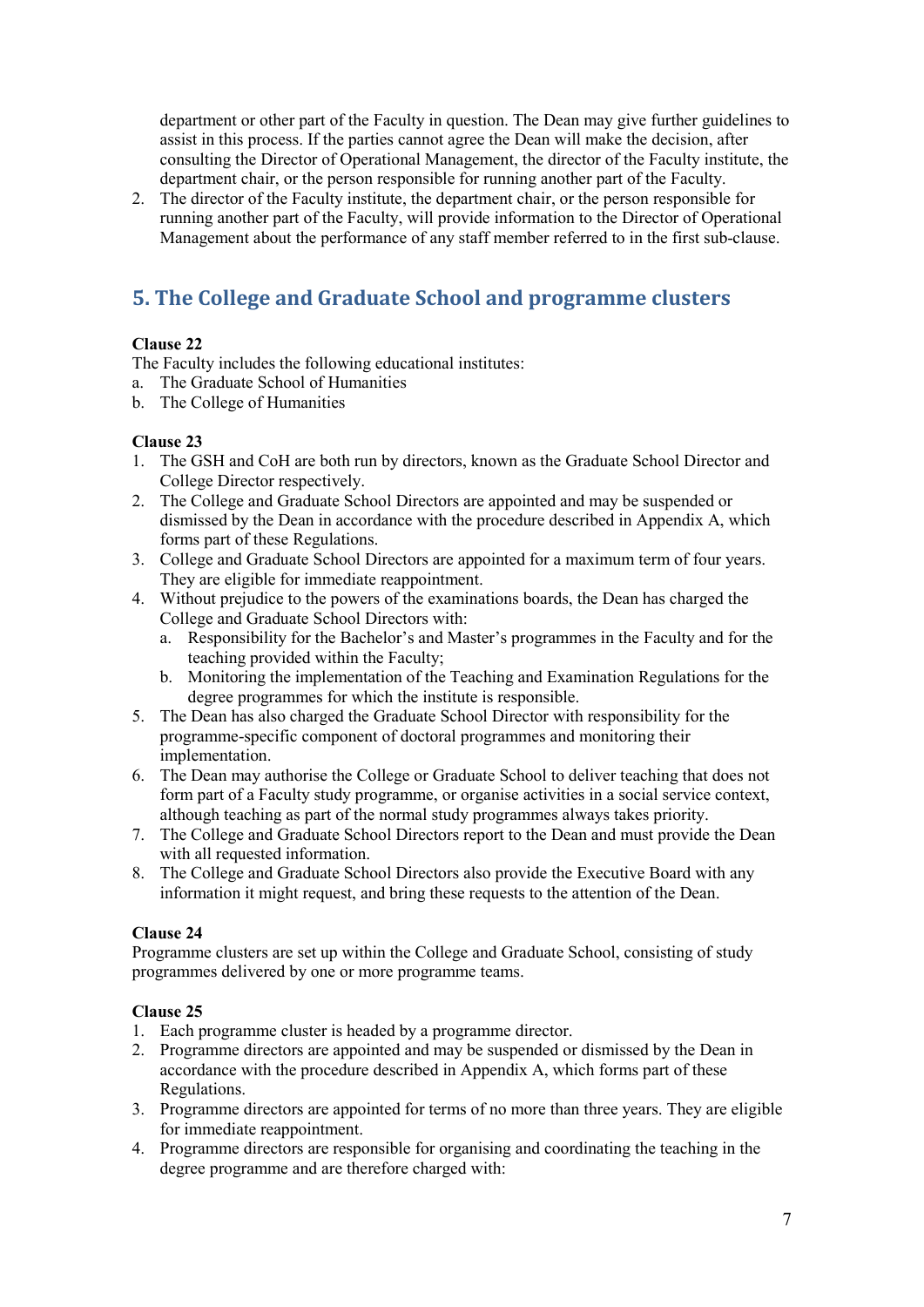- a. Drafting the Teaching and Examination Regulations for their own degree programme;
- b. Preparing for the implementation of the Teaching and Examination Regulations for their own degree programme;
- c. Monitoring the implementation of the Teaching and Examination Regulations for their own degree programme;
- d. Monitoring the quality of teaching in their own degree programme;
- e. Providing the programme committee set up to oversee their own degree programme with the information about teaching performance that the programme committee requires to perform its duties.
- 5. Programme directors provide information about the performance of staff members to the chair of the department to which the staff member in question belongs.
- 6. Programme directors provide information to the College and Graduate School Directors.
- 7. The College and Graduate School Directors provide information to the programme teams and promote mutual consultation.

- 1. Programme directors collaborate in the management of the College or Graduate School, including by engaging in consultation with the College or Graduate School Director about preparing and implementing the Faculty's education policy.
- 2. For the purpose of the consultation referred to in the first sub-clause, the College and Graduate School Directors will set up a CoH Council and GSH Council respectively, of which the membership will comprise, at a minimum, the College or Graduate School Director, the student member of the Faculty Board and the programme directors.
- 3. The CoH Council and the GSH Council will each meet at least three times per year.
- 4. The CoH Council and the GSH Council will discuss:
	- a. The policies of the College or Graduate School;
	- b. The preparation, amendment and regular review of the Teaching and Examination Regulations for the study programmes offered by the Faculty;
	- c. Fostering a quality assurance cycle;
	- d. Performance in the teaching delivered by the Faculty;
	- e. Preparation for and carrying out external educational assessments;
	- f. Advising the department chairs about the appointment policy and the competences of the staff with the aim of meeting educational demand, within the financial framework of the courses offered;
	- g. The preparation of the Faculty's budget.

# **Clause 27**

- 1. Every study programme has one or more programme teams, consisting of lecturers involved in the study programme.
- 2. Under the leadership of the programme director, the programme team carries out the following tasks, at a minimum:
	- a. Developing the curriculum and education policy;
	- b. Delivering teaching and performing teaching-related tasks;
	- c. Implementing the quality assurance cycle.

# <span id="page-7-0"></span>**6. The research institutes and Research Schools**

- 1. The Faculty has a Faculty research institute, the Amsterdam Institute for Humanities Research.
- 2. The Faculty also participates in the interfaculty research institute, the Institute for Logic, Language and Computation.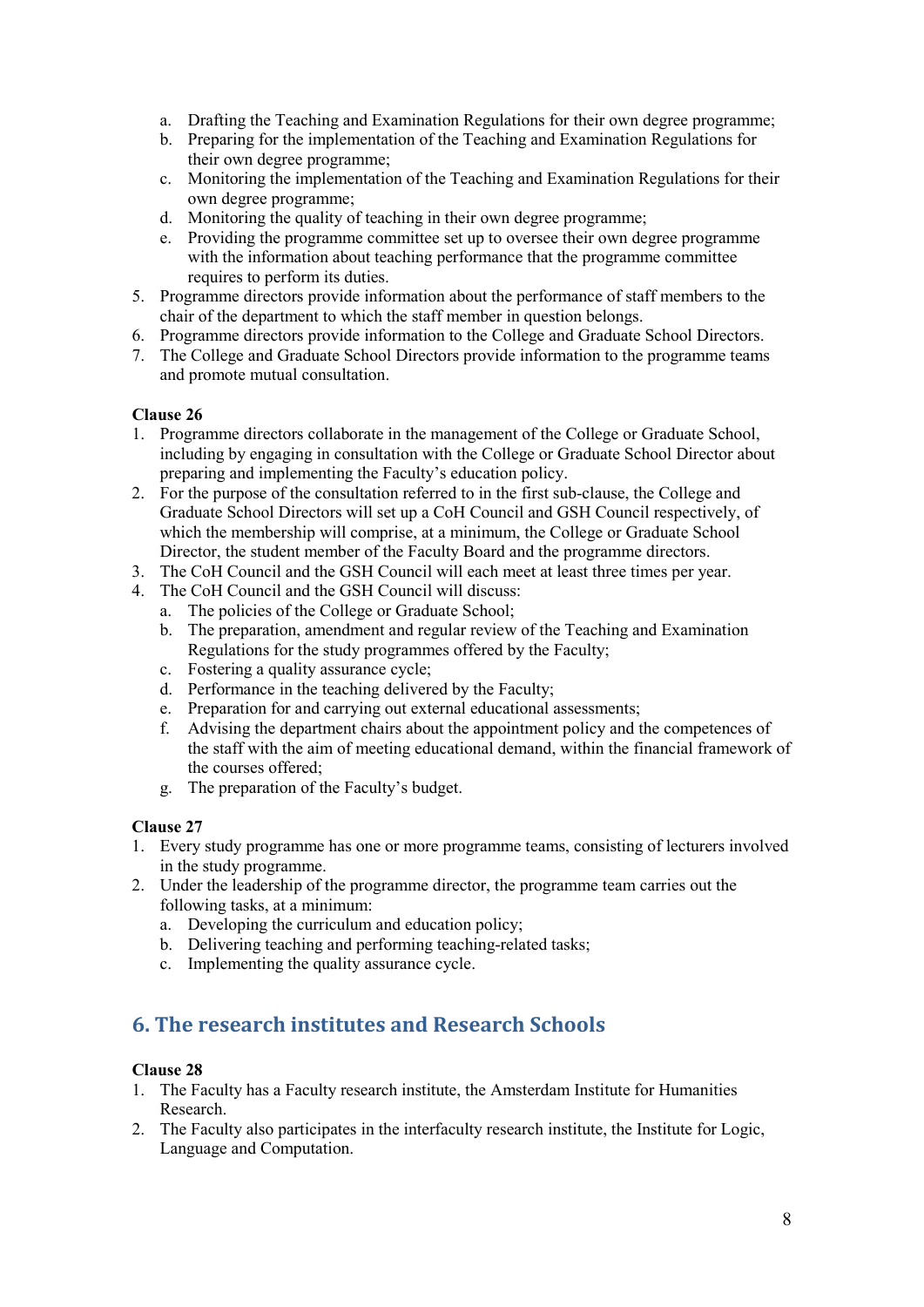- 1. The head of the Faculty research institute is the Research Institute Director, also known as the Faculty Research Director.
- 2. The Faculty Research Director is appointed and may be suspended or dismissed by the Dean in accordance with the procedure described in Appendix A, which forms part of these Regulations.
- 3. The Faculty Research Director is appointed for a maximum term of four years. He or she is eligible for immediate reappointment.
- 4. The Faculty Research Director is charged by the Dean with:
	- a. Responsibility for the research conducted within the institute;
	- b. Monitoring the implementation of the Faculty research programme.
- 5. The Faculty Research Director reports to the Dean and must provide the Dean with all requested information.
- 6. The Faculty Research Director also provides the Executive Board with any information it might request, and brings these requests to the attention of the Dean.

#### **Clause 30**

- 1. The Faculty research institute has a number of Research Schools, made up of research groups.
- 2. In accordance with Clause 35 of the University Regulations, the ILLC functions as a Research School.

#### **Clause 31**

- 1. Each Research School is headed by a research director.
- 2. Research directors are appointed and may be suspended or dismissed by the Dean in accordance with the procedure described in Appendix A, which forms part of these Regulations.
- 3. Research directors are appointed for terms of no more than three years. They are eligible for immediate reappointment.
- 4. Research directors are responsible for organising and coordinating the research in their Research School and are therefore charged with:
	- a. Drafting the research programme for the Research School, once every four years;
	- b. Adopting an annual work plan for the Research School;
	- c. In consultation with the leaders of the relevant departments, preparing to implement the work plan for the Research School;
	- d. In consultation with the leaders of the relevant departments, implementing the work plan for the Research School;
	- e. Drawing up the Research School's annual report;
	- f. Engaging in regular consultation with the PhD Council (at least once a year).
- 5. Research directors provide information about the performance of staff members to the chair of the department to which the staff member in question belongs.
- 6. Research directors provide information to the Faculty Research Director.
- 7. Research directors provide information to the research groups and promote mutual consultation.

- 1. Research directors collaborate in the management of the Faculty research institute, including by engaging in consultation with the Faculty Research Director about preparing and implementing the Faculty's research policy.
- 2. For the purpose of the consultation referred to in the first sub-clause, the Faculty Research Director will set up a Research Council, of which the membership will comprise, at a minimum, the Faculty Research Director, the ILLC Research Director and the research directors of the Research Schools.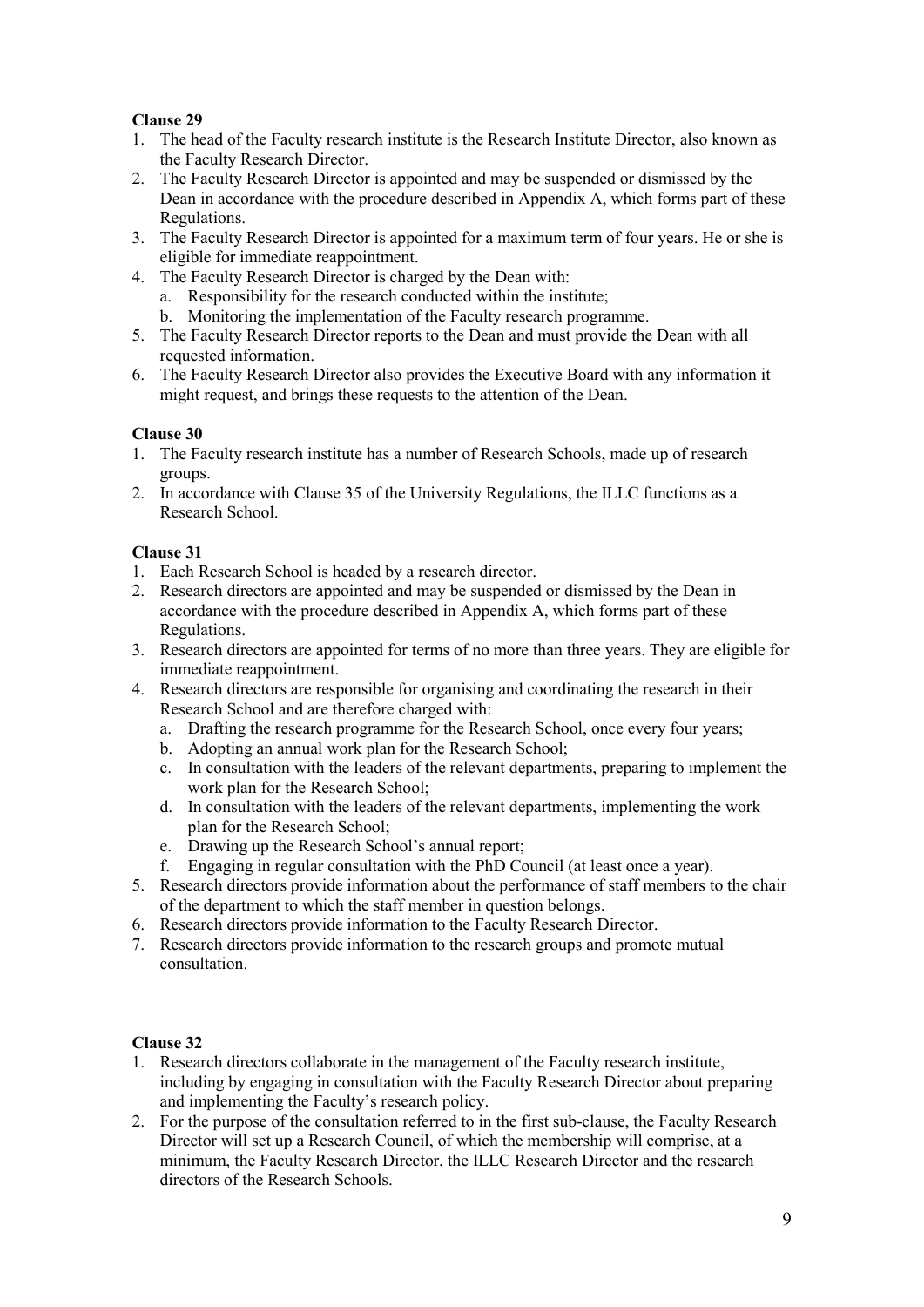- 3. The Research Council will meet at least three times a year.
- 4. The Research Council will discuss:
	- a. The policies of the research institute;
	- b. The preparation, amendment and regular review of the research programmes for the Faculty's Research Schools;
	- c. The quality standards for research conducted by the Faculty;
	- d. Reporting to the Executive Board regarding research conducted by the Faculty;
	- e. Preparation for and carrying out external research assessments;
	- f. Advising the department chairs about the appointment policy and the competences of the staff with the aim of meeting research demand, within the financial framework of the research;
	- g. The preparation of the Faculty's budget.

- 1. Each Research School has one or more research groups, consisting of researchers involved in the research group.
- 2. Under the leadership of the research director, the research group carries out the following tasks, at a minimum:
	- a. Developing the research programme;
	- b. Conducting research;
	- c. Implementing the quality assurance cycle.

# <span id="page-9-0"></span>**7. Study programmes**

#### **Clause 34**

- 1. The Faculty offers the study programmes listed under the Faculty of Humanities in the University Regulations.
- 2. The Dean determines the College or Graduate School to which each study programme in his or her faculty belongs. The Dean determines which other Colleges or Graduate Schools are also charged with conducting part of the teaching, as referred to in the Teaching and Examination Regulations. If these institutes are outside of the Faculty, prior agreement must be reached with the relevant dean(s) and the Executive Board.

#### **Clause 35**

- 1. The Dean will set up a University Entrance Examination Committee as referred to in Section 7.29 of the Act; the Dean determines the size of the Committee.
- 2. The Dean appoints, suspends and dismisses the chair and other members of the University Entrance Examination Committee.
- 3. Members of the University Entrance Examination Committee are appointed for a maximum term of five years. They are eligible for immediate reappointment.
- <span id="page-9-1"></span>4. The University Entrance Examination Committee provides the Dean with all requested information about its activities.

# **8. Examinations boards**

- 1. The Dean sets up an examinations board for each study programme or group of study programmes.
- 2. The Dean appoints the members of examinations boards. As a general rule, the members of examinations boards are lecturers in the programme concerned or in one of the programmes in the same group of programmes, although at least one member must be an external member.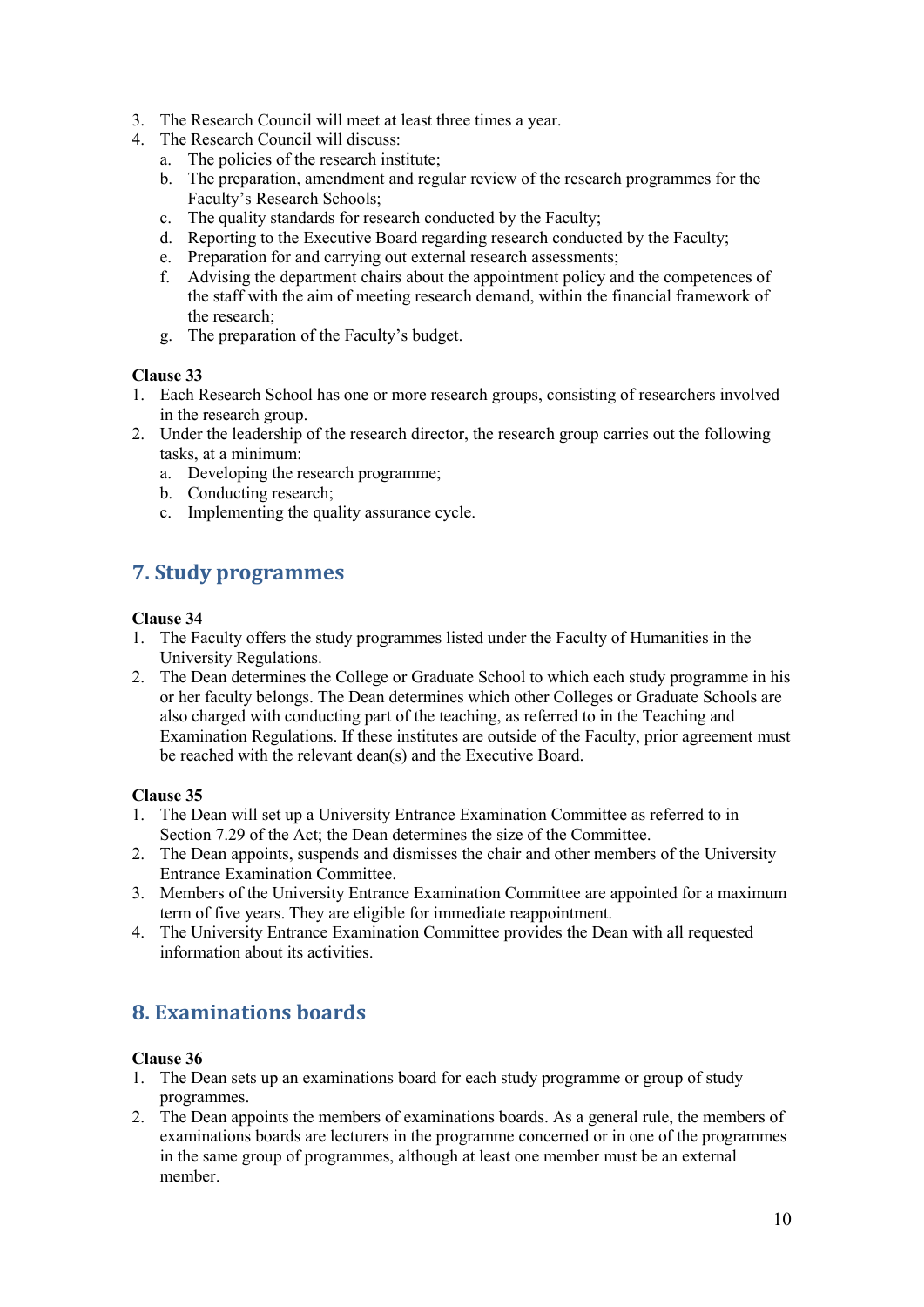- 3. The Dean appoints, suspends and dismisses examinations board members on the recommendation of the programme director and department chair, and after consulting the other board members.
- 4. A programme director or College or Graduate School director cannot also be a member of an examinations board within the Faculty.
- 5. Examinations board members are appointed for up to three years. They are eligible for immediate reappointment.
- 6. The College and Graduate School Directors provide a secretary for every examinations board within their College or Graduate School.

- 1. Examinations boards set their own Examinations Board Regulations each year, including rules regarding the appointment of examiners, procedures during examinations and measures to be taken in this context. These rules are set within the framework of the Teaching and Examination Regulations and in accordance with the university template for Rules and Guidelines for Examinations Boards.
- 2. The regulations set by examinations boards are made available for inspection at a location accessible to students.
- 3. Examinations boards prepare annual reports.
- 4. Examinations boards provide the Dean, the College or Graduate School Director and the programme director with information upon request.

# <span id="page-10-0"></span>**9. Programme Committees**

#### **Clause 38**

- 1. The Dean establishes a programme committee for every study programme or group of programmes and also determines the size of the committee. The CoH and GSH must each have at least one programme committee. In consultation with the members of the programme committees in question, a decision may be made to establish one or more joint programme committees.
- 2. In accordance with the Act, insofar it applies to the programme committees, half of the members of a programme committee are chosen by and from among the staff involved in the relevant degree programme, and half are chosen by and from among the students enrolled in the degree programme.
- 3. Contrary to the provisions of sub-clause 2, in consultation with the Faculty Student Council and Works Council the Dean may decide on a different composition for the programme committee, if a programme committee submits a substantiated request to that end. The Dean appoints, suspends and dismisses programme committee members after consulting the programme director and the College or Graduate School Director.
- 4. A programme director or College or Graduate School director cannot also be a member of a programme committee within the Faculty.
- 5. In accordance with the Act, the Dean provides support and an adequate training budget for the programme committees.

- 1. Programme committees elect a chairperson from among their members.
- 2. Programme committees establish standing orders in accordance with the university HR Programme Committee template.
- 3. In accordance with the Act, the tasks of the programme committees include:
	- a. Providing advice on and approving changes to the Teaching and Examination Regulations;
	- b. Annually assessing the manner in which the Teaching and Examination Regulations are implemented;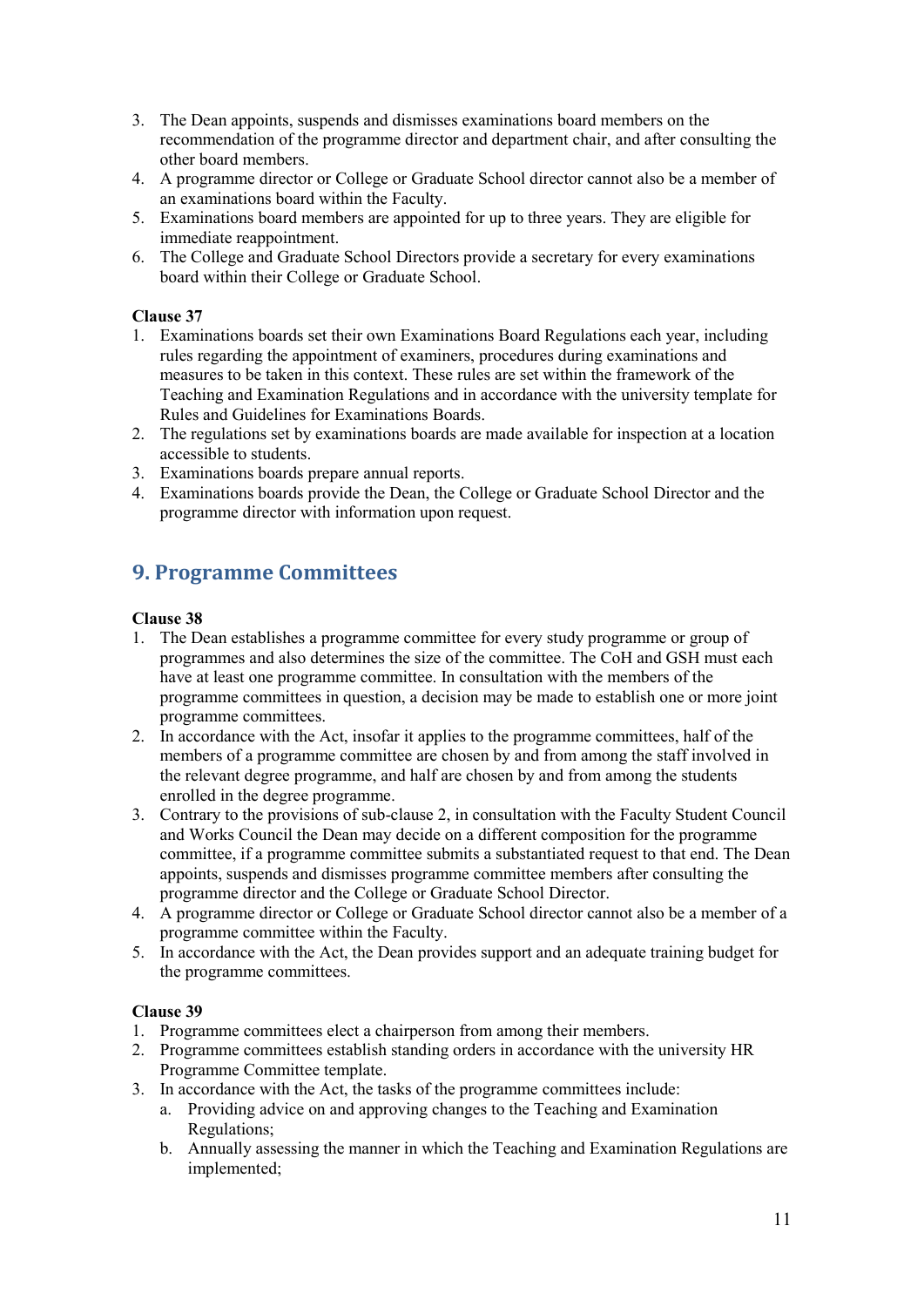- c. Giving both solicited and unsolicited advice to the programme director, the College or Graduate School Director and/or the Dean on all matters concerning the education provided in the study programme.
- 4. Programme committees meet at least three times a year.
- 5. The minutes of programme committee meetings are made available to the programme director and the College or Graduate School Director.
- 6. The annual review of the implementation of the Teaching and Examination Regulations as well as all advice issued by programme committees on education-related matters is made available to the programme director, the College or Graduate School Director and the Dean.
- 7. The programme committees forward the advice referred to in sub-clause  $3(1)(a)$  and (c) to the Works Council and the Student Council.
- 8. The programme director provides the programme committees with all the information and facilities they require in order to function properly.
- 9. When requesting advice or approval, the programme director, College or Graduate School Director or the Dean will ensure that:
	- a. Advice is requested sufficiently far in advance that it can actually influence the decision to be taken;
	- b. Programme committees are given an opportunity to engage in discussions with the person requesting advice before the advice is officially given;
	- c. The committee is advised in writing as soon as possible of how the advice issued will be implemented;
	- d. If the programme director, College or Graduate School Director or Dean does not wish to follow all or part of the advice, the committee is given an opportunity to engage in further discussions before the final decision is taken.
- 10. Programme directors consult with the programme committees at least twice a year. During the consultation, at a minimum the annual review of the implementation of the Teaching and Examination Regulations is discussed.
- 11. Programme committees produce annual reports.

- 1. The Dean will set up a Graduate Studies Committee to oversee the programme-specific component of doctoral programmes.
- 2. The Dean appoints, suspends and dismisses the members of the Graduate Studies Committee, after consulting the Graduate School Director. Half of the members of the Graduate Studies Committee are appointed from among the lecturers involved in the programme-specific component, including at least two research directors; the remaining members are PhD candidates.
- 3. The Graduate School Director may not be a member of the Graduate Studies Committee.
- 4. Members of the Graduate Studies Committee are appointed for terms of no more than two years, or in the case of PhD candidate members, for a period of no more than one year. They are eligible for immediate reappointment.
- 5. The Graduate School Director will provide a secretary.

- 1. The Graduate Studies Committee elects a chairperson from among its members.
- 2. The tasks of the Graduate Studies Committee include:
	- a. Advising the Graduate School Director about the programme-specific component of doctoral programmes and the teaching provided within that component;
	- b. Giving both solicited and unsolicited advice to the Graduate School Director and the Dean on all matters concerning the programme-specific component of doctoral programmes.
- 3. The Graduate Studies Committee meets at least three times a year.
- 4. The minutes of meetings of the Graduate Studies Committee are made available to the Graduate School Director.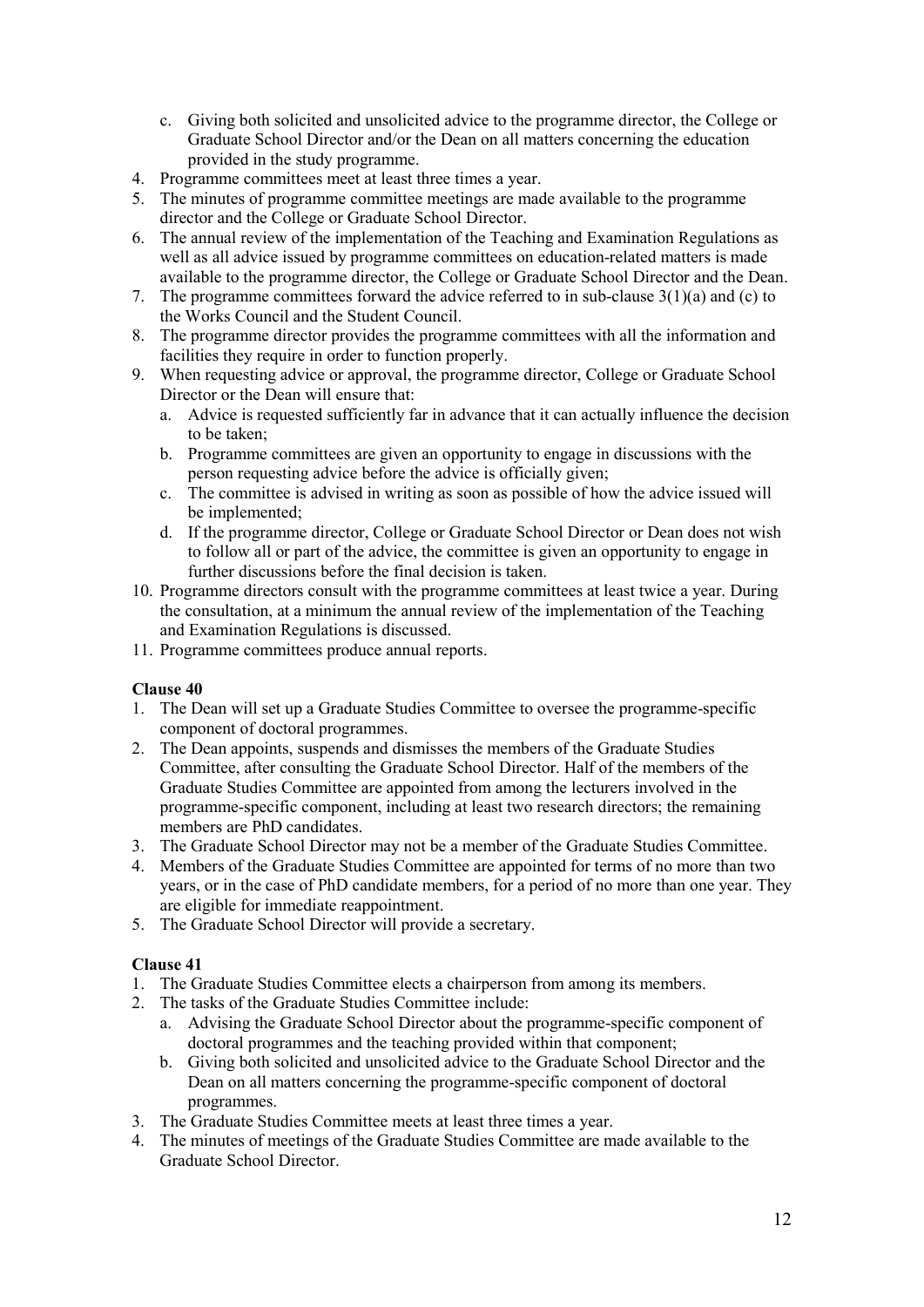- 5. The Graduate School Director provides the Graduate Studies Committee with all the information and facilities it requires in order to function properly.
- 6. The Graduate Studies Committee is advised in writing as soon as possible of how the advice issued will be followed.
- 7. The Graduate School Director consults with the Graduate Studies Committee at least twice a year.
- <span id="page-12-0"></span>8. The Graduate Studies Committee produces annual reports.

# **10. Student Council**

# **Clause 42**

- 1. Students participate in decision-making in the Faculty via the Student Council.
- 2. The Student Council has 12 members. One member of the Student Council is chosen to sit on the Central Student Council.
- 3. Elections for the Student Council are organised in accordance with the Election Regulations for the Central Student Council and Faculty Student Councils, unless and insofar as the Election Regulations for the Central Student Council state otherwise.
- 4. The length of the term of office and the date for Student Council elections are set by the Executive Board, on the understanding that the term length for the incoming Council members must be announced at the same time as the election date. Terms of office must be at least ten months and no more than 24 months. If and insofar as the elections are delayed, the Executive Board may extend the terms of office of the current members by up to three months.
- 5. The Executive Board decides when elections are to be held.
- 6. If every member of the Student Council resigns before the end of their term of office, byelections for a new council will be held if the Executive Board believes this is justified, in light of the length of the period remaining between when the Council members resigned and when their terms were supposed to end. The members of the newly elected council will step down on the date when the members of the old council should have ended their terms.
- 7. Membership of the Student Council is terminated immediately and automatically:
	- a. At the end of the term of office;
	- b. On the death of the member;
	- c. By notice in writing to the Council Chair;
	- d. If the member loses the capacity according to which he/she was eligible for election, in accordance with the Election Regulations for the Central Student Council and Faculty Student Councils;
	- e. In the situations set out in the Central Student Council Regulations.
- 8. Outgoing members are eligible for immediate re-election.

- 1. The Council elects a chairperson and deputy chairperson from among its members. The Dean appoints a secretary to facilitate consultation between the Dean and the Student Council. The Dean consults with the Student Council before making the appointment. The Dean sets the secretary's tasks after consulting the Student Council.
- 2. The Student Council ensures that everyone involved in the Faculty has access to the agendas and minutes of Council meetings.
- 3. The Student Council produces an annual report of its activities and ensures that everyone involved in the Faculty has access to the report.
- 4. At the start of the academic year and if there are any changes at the start of the term of office, the Dean provides the Student Council with basic information, in writing, concerning:
	- a. The organisation of the University and of the Faculty;
	- b. The College and Graduate School Directors and the directors of the research institutes;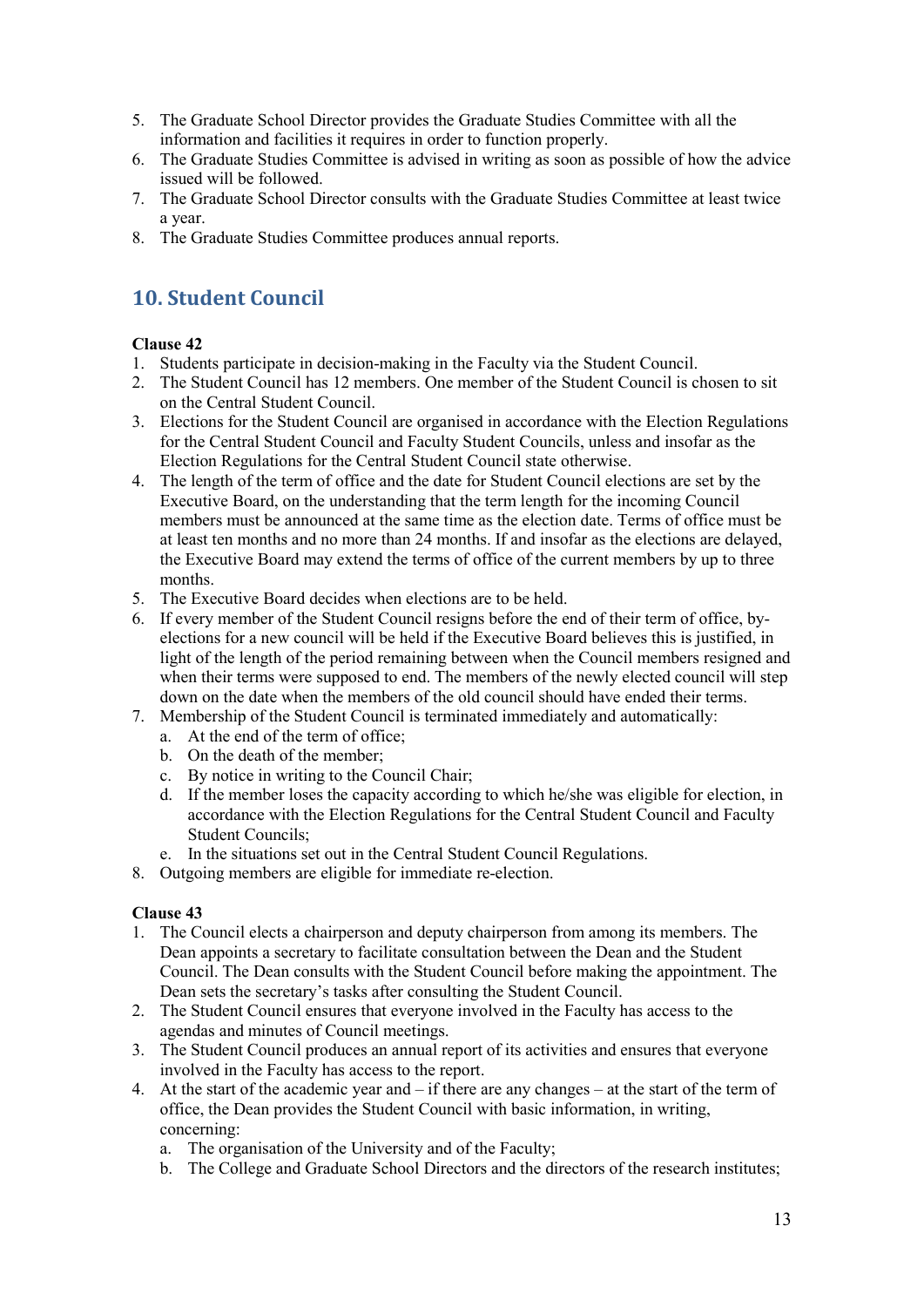- c. The key points of existing policy, including but not limited to the Faculty Regulations, the Teaching and Examination Regulations for each study programme, the Faculty's annual research programme, the Strategic Plan, the Policy and Management Covenant, the Professors Plan, the Annual Report on Education and the budget;
- d. The latest annual reviews by the programme committees on how each programme is implementing the Teaching and Examination Regulations;
- e. The latest report from the Dean to the Executive Board concerning the implementation of the Teaching and Examination Regulations by each programme and the Faculty's annual research programme.
- 5. At least once a year, the Dean informs the Council in writing of the policies he or she has pursued over the past year and of the policy proposals for the coming year with regard to the Faculty's financial, organisational and educational aspects.
- 6. The Dean provides the Council with all information, whether solicited or unsolicited, which the Council might reasonably need in order to perform its tasks.
- 7. The Student Council may apply to a court for legal redress, if the purpose of the application is to compel the Dean to comply with his or her obligations towards the Council arising from these Regulations. The Dean will pay any legal costs which the Student Council is ordered to pay. At the Council's request, the Dean will pay the cost of legal assistance for the Council, unless he or she deems it unreasonable.

- 1. Students participate in decision-making in the Faculty via the Student Council, on matters that relate exclusively to the Faculty and not to the University as a whole.
- 2. The Dean takes part in meetings if the Student Council so requests.
- 3. At least six times a year, the Dean gives the Council an opportunity to discuss the general state of affairs in the Faculty with him or her.
- 4. The Dean and the Council may meet whenever a meeting is requested by the Dean or by the Council, stating reasons; the meeting will be held within three weeks of the date of the request.
- 5. The Council is entitled to put proposals to the Dean, offer unsolicited advice and make its views known on any matters relating to the Faculty. After receiving any such proposals, unsolicited advice or views, the Dean will provide the Council with a written response in the form of a proposal, including reasons, within thirty working days. Before issuing this response, the Dean will offer the Council at least one opportunity to discuss the proposal with him or her.
- 6. In accordance with the Act, the University Regulations and the Central Student Council Regulations, and insofar as the Central Student Council Regulations grant the Student Council this right, every proposed decision by the Dean requires the prior approval of the Council, if it is a decision as referred to in Section 9.38 of the Act:
	- a. The Faculty Regulations referred to in Section 9.14 of the Act;
	- b. The Teaching and Examination Regulations referred to in Section 7.13 of the Act, taking into account the exceptions listed in the Act; or
	- c. The Student Charter, insofar as it relates to students' rights and obligations resulting from the exercise by the Dean of a power granted to him or her by the Act, the University Regulations or the Executive Board.
- 7. In accordance with the Act, the University Regulations and the Central Student Council Regulations, and insofar as the Central Student Council Regulations grant the Student Council this right, every proposed decision by the Dean requires the Dean to seek advice from the Council in advance, if the decision concerns matters relating to the continued existence of the Faculty, or a significant change in Faculty policy. At a minimum, the Dean must seek advice from the Council before making any decisions concerning:
	- a. Proposals to the Executive Board in the context of a draft Policy and Management Covenant or an amendment to such a document;
	- b. The Faculty budget plan;
	- c. General rules concerning the use of a language other than Dutch in teaching;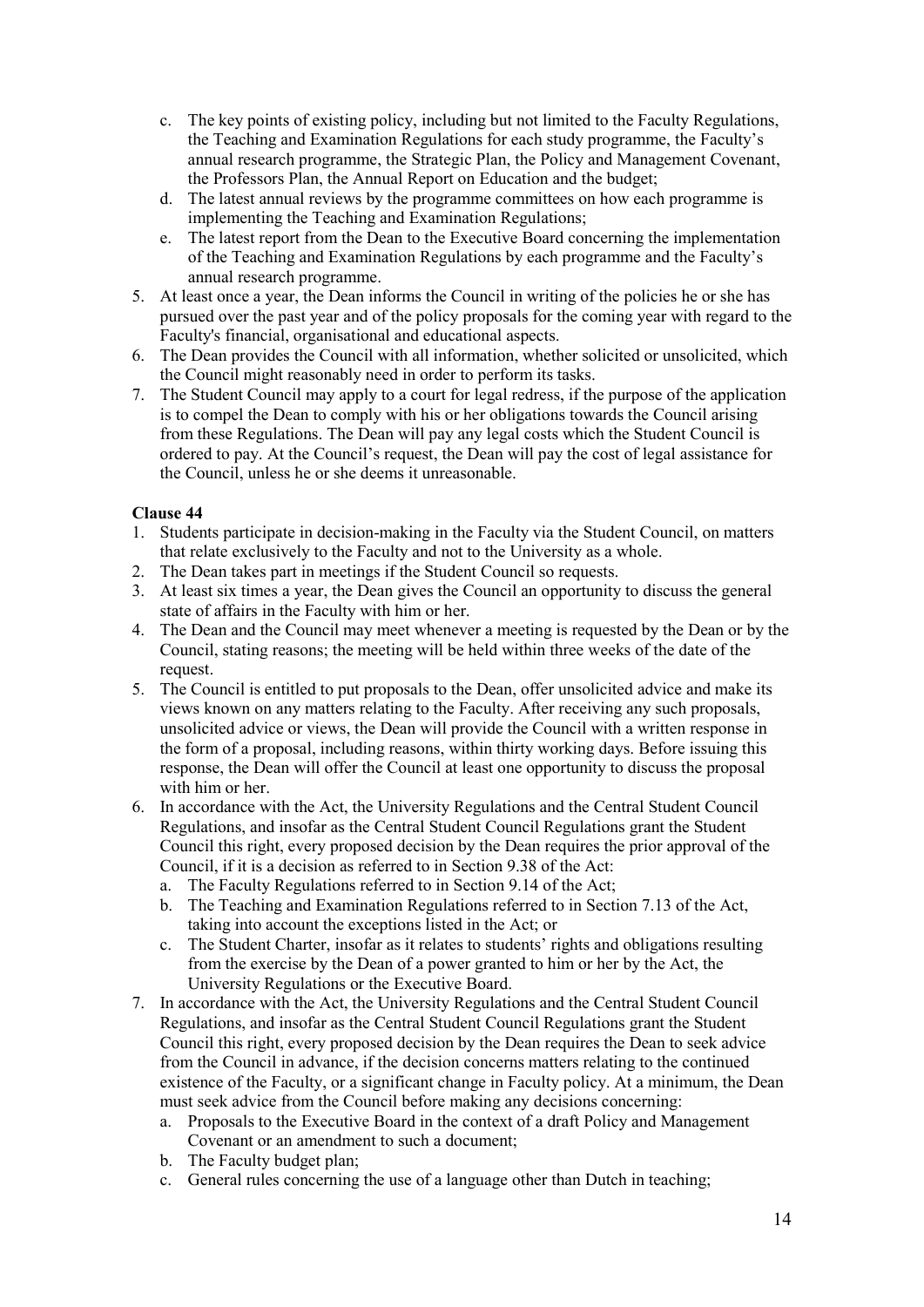- d. Strategic planning with regard to the Faculty education policy;
- e. Long-term partnerships with other educational institutions to deliver a joint study programme;
- f. The range of minors offered each year;
- g. The range of electives offered each year;
- h. Changes to the Cum Laude Regulations;
- i. The appointment of executive officers, in accordance with the procedure described in Appendix A, which forms part of these Regulations;
- j. The Teaching and Examination Regulations, to the extent that this is not already covered by sub-clause 6(b) of this clause.
- 8. The proposed decision, as referred to in sub-clauses 6 and 7 of this clause, must be submitted to the Student Council in writing.
- 9. Except in emergency situations, the Council will decide to give or withhold its approval, or decide on the advice to be given, within six weeks after receiving the proposed decision.
- 10. If the decision is of a type referred to in sub-clause 7 of this clause, the Dean will ensure that:
	- a. Advice is requested sufficiently far in advance that it can actually influence the decision to be taken;
	- b. The Council is given an opportunity to engage in discussions with the Dean before the advice is officially given;
	- c. The Council is advised in writing as soon as possible of how the advice it gives will be followed;
	- d. If the Dean does not wish to follow all or part of the advice, the Council is given an opportunity to engage in further discussions before the final decision is taken.

# <span id="page-14-0"></span>**11. Works Council**

# **Clause 45**

- 1. Faculty staff participate in decision-making in accordance with the Works Councils Act (WOR) and the University Regulations.
- 2. In this situation, the term 'Manager' used in the WOR refers to the Dean.
- 3. The Works Council has a right of approval, as defined by Section 27 of the WOR, over any proposed decision to change the Faculty Regulations and, consequently, any proposed decision relating to the creation of Faculty departments and institutes.
- 4. The Works Council has a right to be consulted, as defined by Section 30 of the WOR, about the appointment and dismissal of Faculty directors and executive officers, in accordance with the procedure described in Appendix A, which forms part of these Regulations.
- 5. The Works Council has a right to be consulted, as defined by Section 25 of the WOR, about any proposed decision of the Dean to:
	- a. Adopt or amend a set of Teaching and Examination Regulations;
	- b. Adopt or amend the Faculty research programme;
	- c. Adopt the Faculty's annual budget;
	- d. Propose a Policy and Management Covenant between the Faculty and the Executive Board.
- 6. The Works Council has a general right to be informed, as defined by Section 31 of the WOR. The Dean is required, on request, to provide the Works Council and its committees with all the information and data that they might reasonably need in order to perform their tasks.
- <span id="page-14-1"></span>7. The Works Council has a right of initiative, as defined by WOR Section 23(3).

# **12. Final provisions and transitional provisions**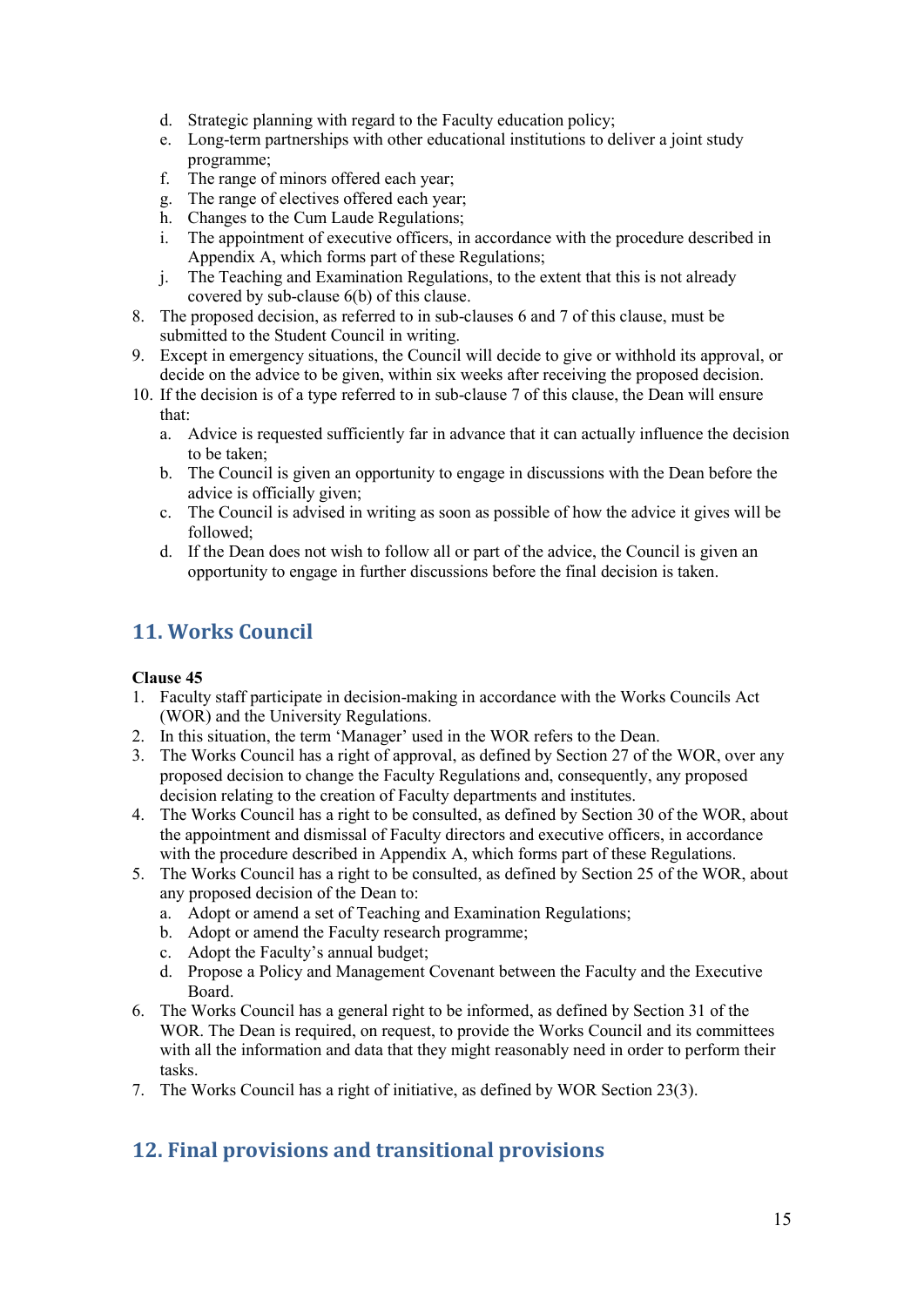- 1. In these Regulations, the terms listed below have the following meanings:
	- a. The Act: The Higher Education and Research Act;
	- b. University Regulations: The Management and Administration Regulations of the University of Amsterdam;
	- c. Department: One of the departments listed in Clause 16;
	- d. Operations: All activities that involve obtaining, providing, the usability of and caring for or maintaining the Faculty's financial, human and material resources;
	- e. Policy and Management Covenant: A multi-year agreement between the Executive Board and the Dean concerning the tasks of the Faculty, the objectives with regard to the tasks and the resources supplied by the Executive Board to complete those tasks;
	- f. Executive Board: The Executive Board of the University;
	- g. The Faculty: The Faculty of Humanities;
	- h. Faculty Regulations: The Regulations of the Faculty of Humanities;
	- i. Institute: The College, the Graduate School or a research institute, as referred to in Clauses 22 and 27;
	- j. Educational institutes: Either the College or the Graduate School, as referred to in Clause 22;
	- k. Research institutes: The research institutes referred to in Clause 27;
	- l. Student: Someone who is enrolled as a student or external candidate as defined by the Act;
	- m. University: The University of Amsterdam;
	- n. Academic staff: Staff at the University who are appointed to provide academic education, conduct academic research, or both.
	- o. CoH: The institute to which the Bachelor's programmes are assigned;
	- p. GSH: The institute to which the Master's programmes and the programme-specific component of doctoral programmes are assigned.
	- q. Graduate Studies Committee: The programme committee for the education of PhD candidates.
- 2. All other terms used in these Regulations have the meaning given to them by the Act or the University Regulations, if they also appear in the Act and/or the University Regulations.

# **Clause 47**

The Humanities Governance Model memorandum (15 April 2014) sets out an explanation and elaboration of the governance and management lines in the Faculty, as well as the tasks and responsibilities of the different bodies in relation to each other and in relation to the Faculty as a whole.

#### **Clause 48**

In special cases, the Dean may depart from the provisions in Clause  $17(1)$  of these Faculty Regulations, but must specify the reasons for doing so.

#### **Clause 49**

These Regulations should be referred to as the Regulations of the Faculty of Humanities. The Regulations take effect on the day on which they are approved by the Executive Board.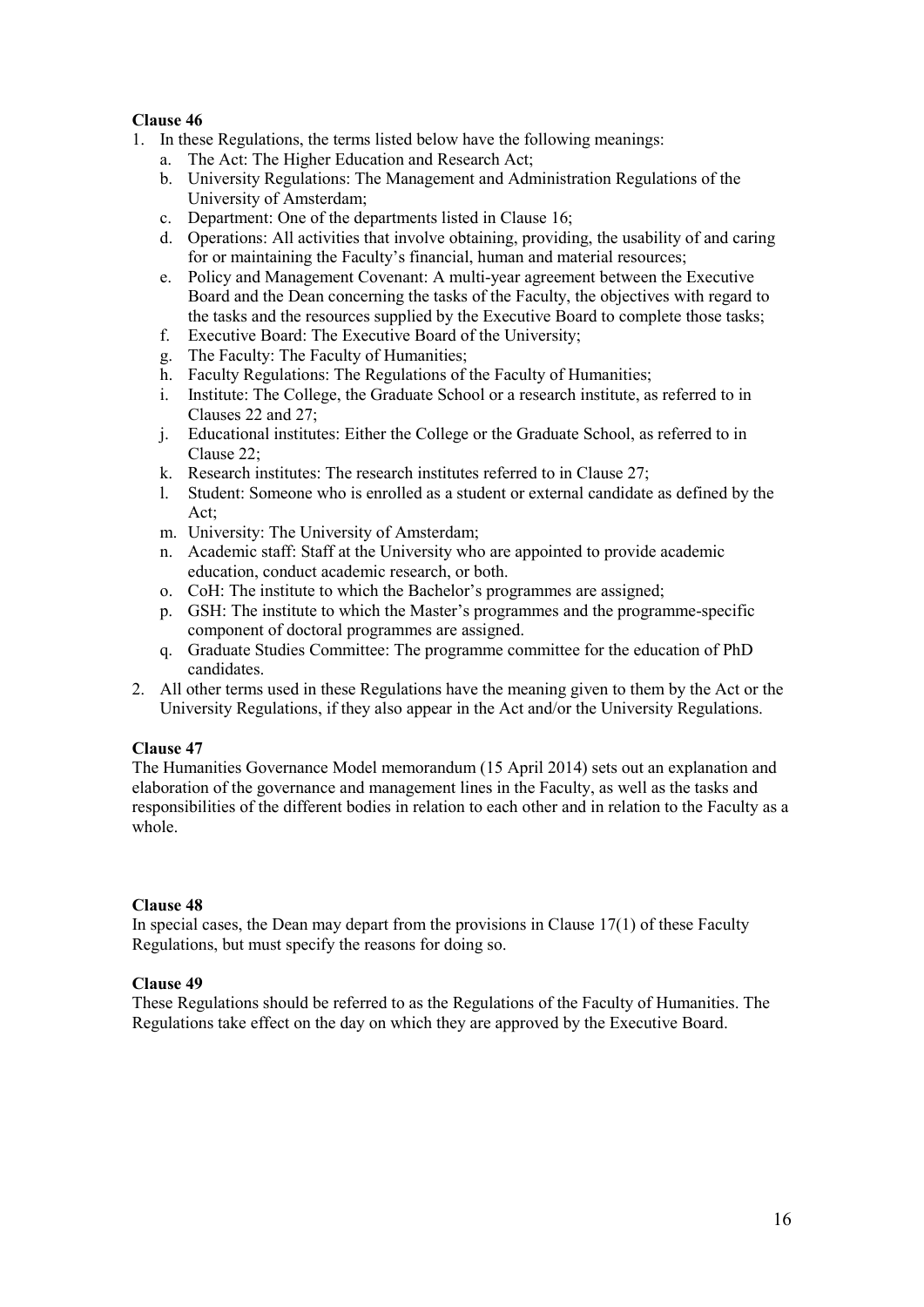# <span id="page-16-0"></span>**Appendix A: Procedures for the appointment and reappointment of executive officers**

This appendix forms part of the Regulations.

### **Appointment procedure for the College and Graduate School Directors and the Faculty Research Director**

- 1. The Faculty Board establishes a profile setting out the desired job level, the desired experience, a list of tasks, powers and responsibilities, and the scope and intended duration of the position.
- 2. The Faculty Board submits the College or Graduate School Director profile to both the Works Council and Faculty Student Council for advice; the Faculty Research Director profile is only submitted to the Works Council.
- 3. The Faculty Board sets up an Appointments Committee, comprising a department chair and:
	- a. For the recruitment of the CoH Director: the GSH Director, the student member from the relevant council and a programme director;
	- b. For the recruitment of the GSH Director: the CoH Director, the student member from the relevant council and a programme director;
	- c. For the recruitment of the Faculty Research Director: a research director, a PhD candidate from the PhD Council and the GSH Director.
- 4. The profile is widely disseminated within the Faculty.
- 5. Staff members can put themselves forward as candidates by applying to the Appointments Committee.
- 6. The Appointments Committee meets in the presence of the Dean.
- 7. The Appointments Committee proposes a candidate to the Dean. If the Appointments Committee does not propose a candidate to the Dean, or the Dean does not agree with the proposal, the Dean sets up an exploratory committee, which invites suitable candidates within the Faculty to put themselves forward as candidates. The Appointments Committee assesses the competences of these candidates and proposes a candidate to the Dean.
- 8. The Dean receives the proposed appointment decision and seeks advice from:
	- a. For the recruitment of the CoH or GSH Director: the Works Council and Faculty Student Council and the members of the relevant council (the CoH or GSH Council);
	- b. For the recruitment of the Faculty Research Director: the Works Council and the members of the Research Council.
- 9. The Dean appoints the successful candidate.

# **Appointment procedure for the student member of the Faculty Board**

- 1. The Faculty Board establishes a profile setting out the desired job level, the desired experience, a list of tasks, powers and responsibilities, and the scope and intended duration of the position.
- 2. The Faculty Board submits the profile to the Faculty Student Council for advice.
- 3. The Faculty Board sets up an Appointments Committee, comprising either the College Director or the Graduate School Director, two members of the Faculty Student Council and another member of the Faculty Board.
- 4. The profile is widely disseminated among all students in the Faculty.
- 5. Students can put themselves forward as candidates by applying to the Appointments Committee.
- 6. The Appointments Committee proposes a candidate to the Dean.
- 7. The Dean appoints the successful candidate.
- 8. In principle, appointments are for one year.

#### **Appointment procedure for programme directors, research directors and department chairs**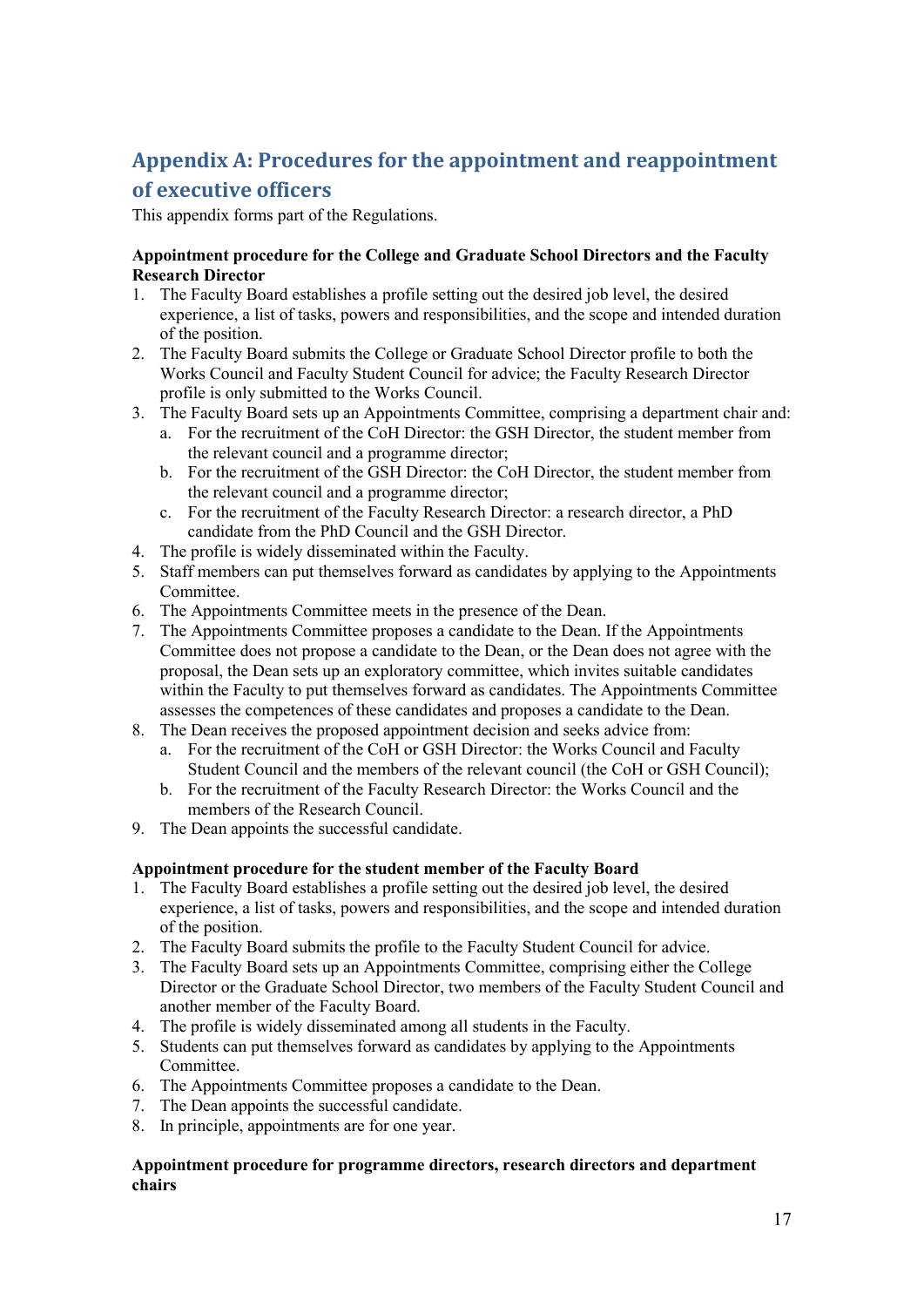- 1. The Faculty Board establishes a profile setting out the desired job level, the desired experience and background, a list of tasks, powers and responsibilities, and the scope and intended duration of the position.
- 2. The Faculty Board sets up an Appointments Committee, comprising:
	- a. For the recruitment of a programme director: the relevant College or Graduate School director, a department chair, a programme director, a staff member and a student member from one of the relevant programme committees;
	- b. For the recruitment of a research director: the Faculty Research Director, a department chair, a staff member, a PhD candidate from the PhD Council and a research director;
	- c. For the recruitment of a department chair: the Director of Operational Management, the College Director, Graduate School Director or Faculty Research Director, a staff member and a department chair.
- 3. The profile is widely disseminated within the Faculty.
- 4. Staff members can put themselves forward as candidates by applying to the Appointments Committee.
- 5. The Appointments Committee makes a proposal to the Dean. If the Appointments Committee does not propose a candidate to the Dean, or the Dean does not agree with the proposal, the Dean sets up an exploratory committee, which invites suitable candidates within the Faculty to put themselves forward as candidates. The Appointments Committee assesses the competences of these candidates and proposes a candidate to the Dean.
- 6. The Dean makes an appointment, after consulting:
	- a. For the recruitment of a programme director: the relevant programme team(s);
	- b. For the recruitment of a research director: the relevant research group coordinator(s);
	- c. For the appointment of a department chair: the relevant chair holders and the Works Council. When consulting the Works Council, the Dean must allow for a consulting period of three weeks.

### **Reappointment procedure for the College and Graduate School Directors and the Faculty Research Director**

- 1. The Dean sets up an advisory committee, comprising:
	- a. In the case of the CoH Director: two programme directors, two department chairs and the GSH Director;
	- b. In the case of the GSH Director: one programme director, one research director, two department chairs and the CoH Director;
	- c. In the case of the Faculty Research Director: two research directors, two department chairs and the GSH Director.
- 2. The advisory committee provides advice to the Dean about the intended reappointment.
- 3. The Dean receives the proposed reappointment decision and seeks advice from:
	- a. In the case of the CoH or GSH Director: the Works Council and Faculty Student Council;
	- b. In the case of the Faculty Research Director: the Works Council.
- 4. The Dean makes the reappointment.

#### **Reappointment procedure for programme directors, research directors and department chairs**

- 1. The Dean sets up an advisory committee, comprising:
	- a. In the case of a programme director: the relevant College or Graduate School director, a department chair, a programme director and a student member from one of the relevant programme committees;
	- b. In the case of a research director: the Faculty Research Director, a department chair and a research director;
	- c. In the case of a department chair: the Director of Operational Management, the College Director, Graduate School Director or Faculty Research Director and a department chair.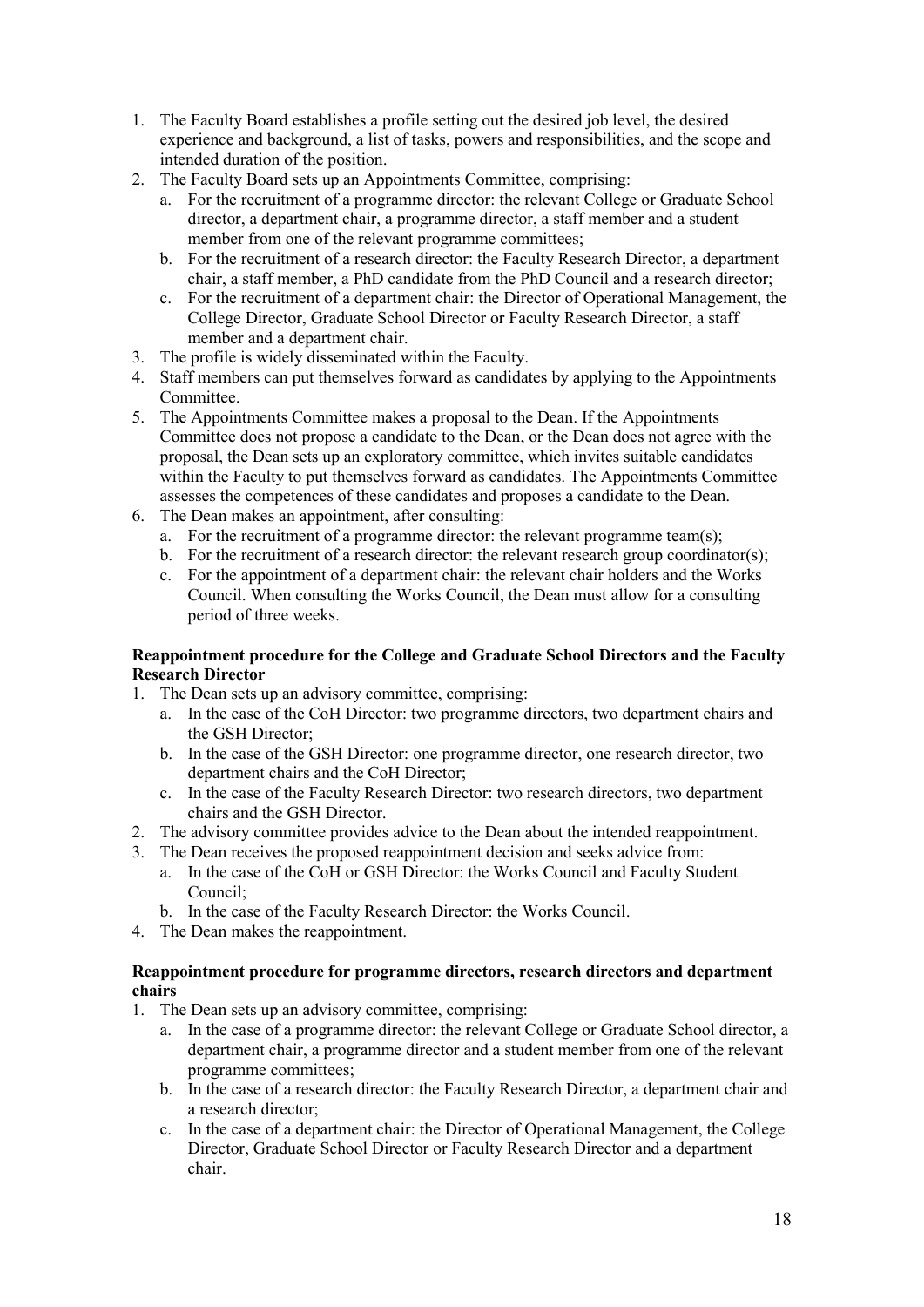- 2. In the case of a department chair:
	- a. The final advice will be issued after consulting the relevant chair holders;
	- b. An evaluation of the candidate's leadership skills, covering all aspects of leadership, will form part of the advice.
- 3. The advisory committee provides advice to the Dean about the intended reappointment.
- 4. The Dean makes the reappointment.